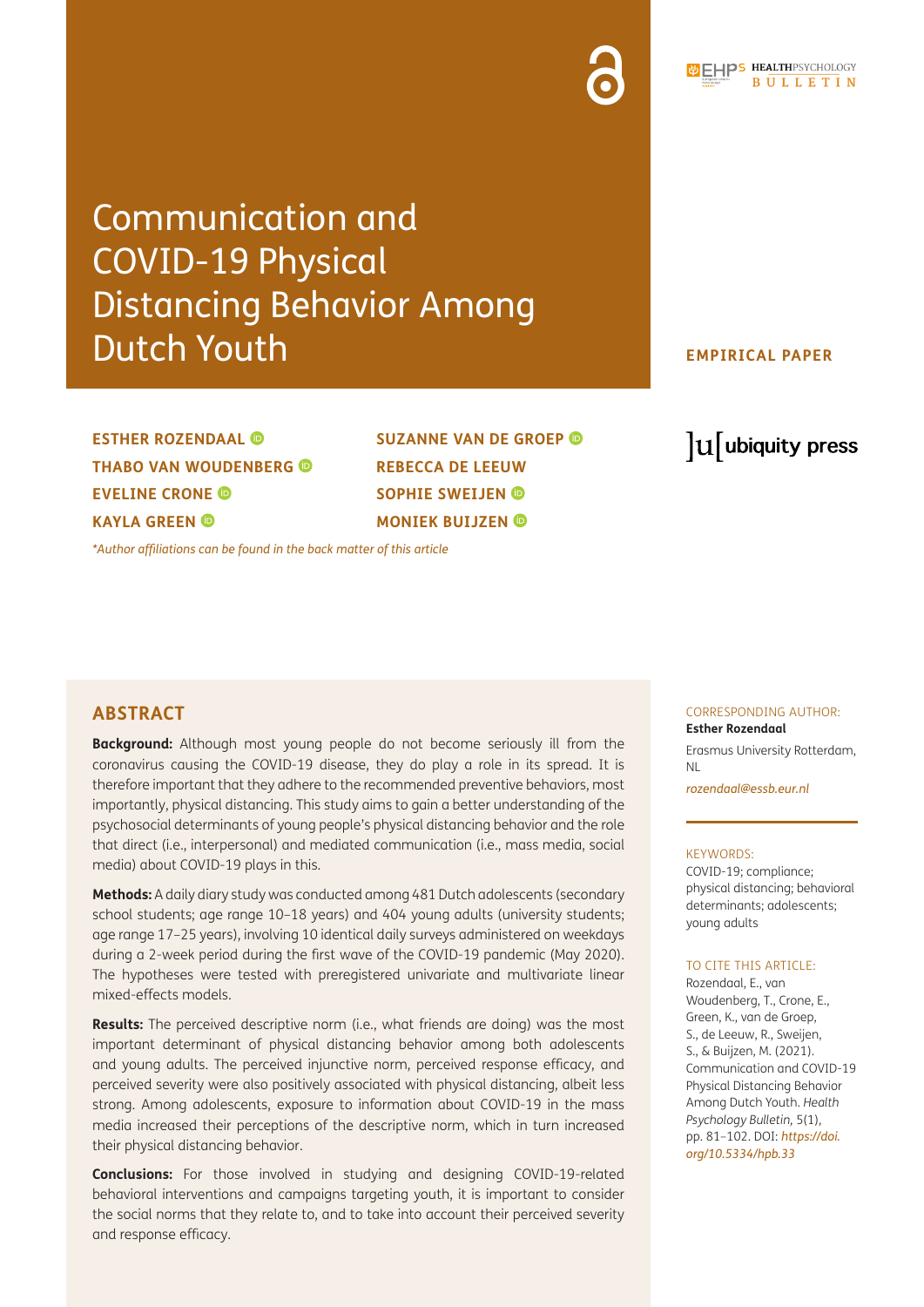Although most young people do not become seriously ill from the COVID-19 virus, they do play an important role in spreading the coronavirus. If they become infected, they run the risk of infecting others including those who are more vulnerable, such as the elderly and the chronically ill. It is, therefore, highly important that young people prevent themselves from becoming infected and infecting others by adhering to the recommended COVID-19 preventive behaviors.

One of the most important behavioral measures to prevent virus transmission recommended by experts and public health organizations, including the World Health Organization, is physical distancing (Anderson et al., 2020). Physical distancing, sometimes referred to as social distancing, means keeping a safe space (1,5 meter) between yourself and other people who are not from your household (Chu et al., 2020). Physical distancing behavior is different from many other health preventive behaviors, among other things because individual behaviour generates outcomes not only for the individual concerned, but also for others around them and wider society. In other words, individuals are engaged in a collective action problem or social dilemma where selfish and collective interests may not be aligned (Johnson et al., 2020; Kollock, 1998; Teck Ling & Chyong Ho, 2020).

To mitigate the COVID-19 pandemic, crisis teams, policymakers, and communication professionals face the challenge to educate young people about the usefulness and necessity of physical distancing behavior, and convince them to comply to this measure even if they feel the behavior is not in their own interest. To do so effectively, more insights are needed into the factors that explain the physical distancing behavior of young people. The current study aims to provide such insights, which can then be used to guide future research in examining young people's physical distancing behavior and may aid in the development of effective COVID-19 communication campaigns and interventions.

Given the importance of human behavior in mitigating the spread of the virus, several researchers and policymakers have already pointed to the relevance of the social and behavioral sciences in this pandemic (Bavel et al., 2020; Lunn et al., 2020). The current study adopts a behavioral science approach by examining the role of different psychosocial determinants in shaping the physical distancing behavior of young people. In addition, this study explores the role of mediated and interpersonal communication about COVID-19. During the COVID-19 pandemic, an extensive amount of information related to the coronavirus is disseminated by mass media, social media, and interpersonal communication (Lin et al., 2020). Insights from the health communication literature suggest that exposure to information about health risks and recommended coping behaviors can affect people's health behavior (Hornik, 2002). However, to date, insights into the relation between exposure to information about COVID-19 and physical distancing behavior among young people is still lacking.

Therefore, the aim of this study is to better understand young people's physical distancing behavior during the COVID-19 pandemic by investigating the psychosocial and communication-related determinants of this behavior. Specifically, we examine how (1) psychosocial factors (i.e., perceived threat, perceived coping efficacy, perceived social norms) and (2) exposure to communication about the coronavirus via mass media, social media, and interpersonal contact relate to young people's physical distancing behavior and (3) whether psychosocial determinants mediate the relation between exposure to communication and behavior. The study addresses this aim with a daily diary study among Dutch adolescents (secondary school pupils; age range 10–18 years) and young adults (university students; age range 17–25 years), involving 10 identical daily surveys administered on weekdays during a 2-week period in May 2020, a few months after the start of the COVID-19 pandemic.

## **PSYCHOSOCIAL DETERMINANTS OF YOUNG PEOPLE'S PHYSICAL DISTANCING BEHAVIOR**

To gain more insight into the factors that determine young people's physical distancing behavior during the COVID-19 pandemic, this study draws on socialpsychological theory explaining what drives people to engage in health-related behaviors, more specifically, the Health Belief Model (Glanz et al., 2015), the Protection Motivation Theory (Rogers, 1975; Witte, 1992), and Social Cognitive Theory (Bandura, 1986; Rosenstock et al., 2016). Based on these theories, we focus on three sets of determinants. According to the first two theories, the decision to engage in a certain behavior is governed by two distinct cognitive processes: perceptions of the threat and perceptions of the efficacy of the recommended coping behavior. In addition, according to Social Cognitive Theory, perceptions of social norms importantly steer behavior.

#### **PERCEIVED THREAT**

Perceived threat involves the perceptions of the magnitude and immediacy of danger, in this case being infected with the coronavirus disease and to infect others. The perceived threat includes the perceived severity of and the perceived susceptibility to the threat. Perceived severity involves an individual's belief about the seriousness of the threat (Witte, 1992). In the current study, perceived severity is conceptualized as the extent to which young people believe the spread of the coronavirus is a problem. This perception of severity is important, because young people who do not believe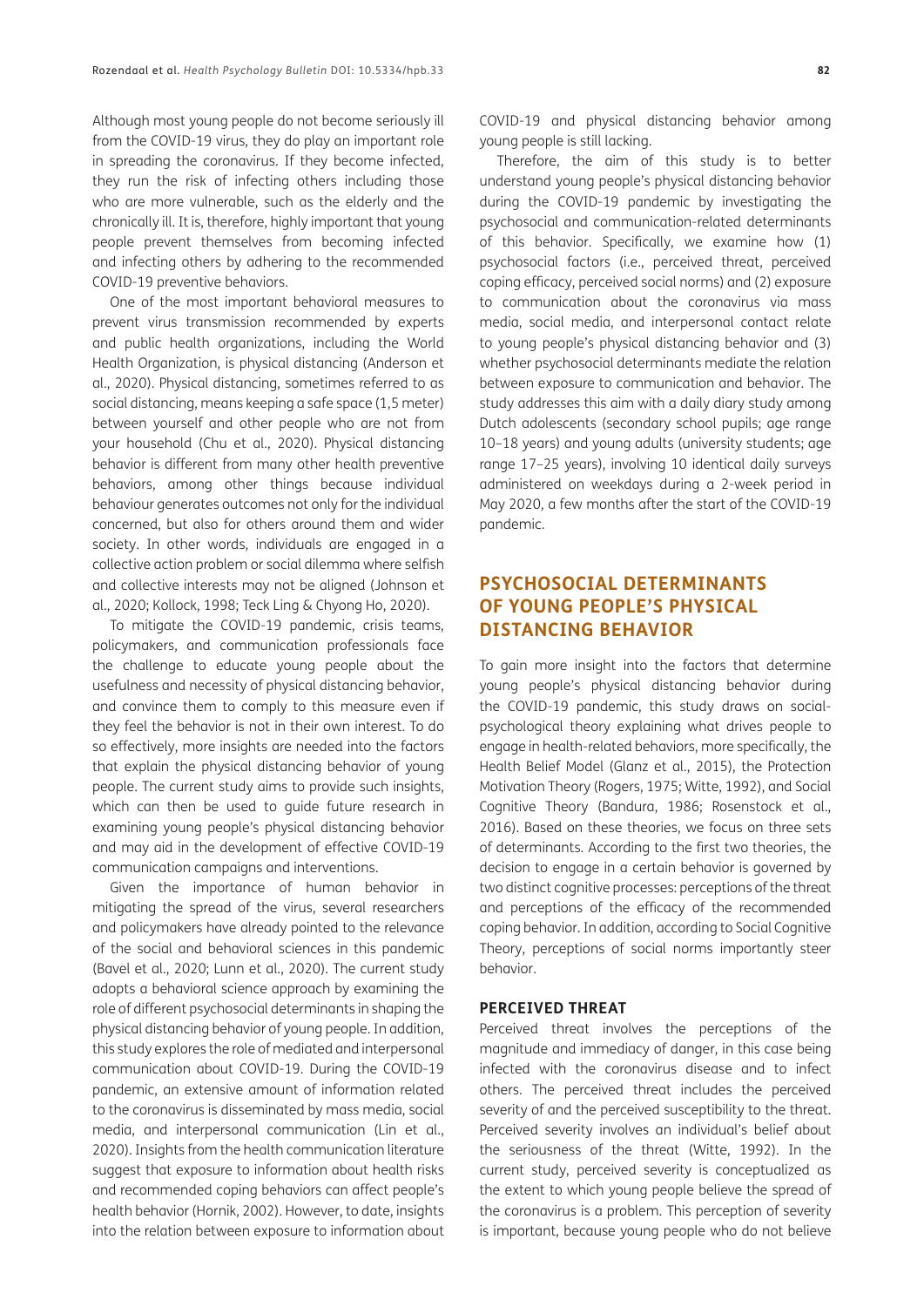the spread of the virus is a problem will be less motivated to engage in the preventive physical distancing behavior. Perceived susceptibility involves an individual's belief about his or her chance of experiencing the health threat (Witte, 1992). In the current study, perceived susceptibility is conceptualized as the extent to which young people feel they run the risk of getting infected by the COVID-19 virus themselves and, in turn, infect others. This perception of susceptibility is important, because when people do not feel that they can become infected by the virus or infect others, they will be less motivated to engage in physical distancing behavior, even when the threat itself is very serious.

Earlier research has shown that perceived threat (including perceived severity and susceptibility) influences behavior in many health contexts, such as vaccination, diet, exercise, smoking cessation, and contraception (Bish & Michie, 2010; Donadiki et al., 2014; Glanz et al., 2015; Kloeblen & Batish, 1999; Koch, 2002; Mantler, 2013; Nexøe et al., 1999). Recent research among adults shows that perceived threat is also a key determinant of preventive behavioral engagement in the context of COVID-19, such as information seeking (Park et al., 2020) or engaging in protective behaviors including hand washing, hand sanitizing, physical distancing, selfquarantining, disinfecting, mask-wearing (Kowalski & Black, 2021)). Therefore, we formulate the following hypothesis:

H1: Higher levels of (a) perceived severity of the spread of the COVID-19 virus and (b) perceived susceptibility to the COVID-19 virus threat are related to more physical distancing behavior.

#### **PERCEIVED EFFICACY**

Prevailing health behavior theories postulate that behaviour change is the function of a perceived threat, but only when there is sufficient perceived efficacy (Witte, 1992). Perceived efficacy of a protective behavior includes an individual's evaluations of response efficacy and self-efficacy. Response efficacy is the belief that engaging in a certain behavior will result in the reduction of a health threat (Witte, 1992). This perception of efficacy is important, because people will usually not establish protecting behavior if they do not believe that this behavior is effective or beneficial (Rogers, 1975). In the context of the current study, response efficacy is conceptualized as the feeling that physical distancing is an effective way to avoid getting infected by the COVID-19 virus or infecting others with the virus. Selfefficacy is a person's belief in his or her own ability to carry out the recommended behavior (Glanz et al., 2015). People who believe in their capability to engage in protective behavior are assumed to be more likely to engage in the behavior than those with low selfefficacy (Rosenstock et al., 2016). In the current study,

self-efficacy is conceptualized as young people's belief in their ability to keep a physical distance of 1.5 meters from others.

Earlier research has shown that perceived efficacy (including perceived response efficacy and perceived self-efficacy) influences protective health behavior in many other health contexts, such as condom use, blood donation, smoking cessation, and physical activity (Bish & Michie, 2010; Glanz et al., 2015; Sheeran et al., 2016). More recent research has shown that both types of perceived efficacy predict engaging in protective behaviors (Kowalski & Black, 2021). Therefore, we formulate the following hypothesis:

H2: Higher levels of (a) perceived response efficacy and (b) perceived self-efficacy are related to more physical distancing behavior.

#### **PERCEIVED SOCIAL NORMS**

People's decision to engage in certain health behaviors does not occur in a vacuum, but also depends on their social context (Bavel et al., 2020; Chan et al., 2020). According to Social Cognitive Theory (Bandura, 1986, 2004; Rosenstock et al., 2016) people's behavior is influenced by their social environment, importantly, by the social norms in their environment. Perceived social norms are people's perceptions of what others are doing (i.e., descriptive norm) and of what they think others approve of or not (i.e., injunctive norm (Cialdini & Goldstein, 2004). Young people are highly reactive to the behaviors and opinions of others, especially their friends and other peers (Valkenburg & Piotrowski, 2017). They tend to adopt values, motives and behaviors that they perceive as normative within their group of friends or other peers they identify with. Also, physical distancing behavior typically takes place in social contexts, and the choice whether to keep a distance (or in other words, whether you adhere to the norm) is therefore highly visible to others. Moreover, physical distancing behavior can be seen as a collective action problem in which individuals typically only tend to cooperate when they believe that others are also likely to cooperate (Bolsen et al., 2014; Frey & Meier, 2004). Taken together, this suggests that social norms may play an important role in determining the successful performance of physical behavior among young people. In the current study, descriptive social norms are conceptualized as young people's perceptions of how often their friends keep a 1.5 meters distance from others. Injunctive social norms are conceptualized as young people's perceptions of whether their friends think that he or she ought to keep 1.5 meters away from others.

Earlier research has shown that social norms (both injunctive and descriptive) influence behavior in many other health contexts, such as diet, exercise, and smoking cessation (Sheeran et al., 2016). Preliminary evidence in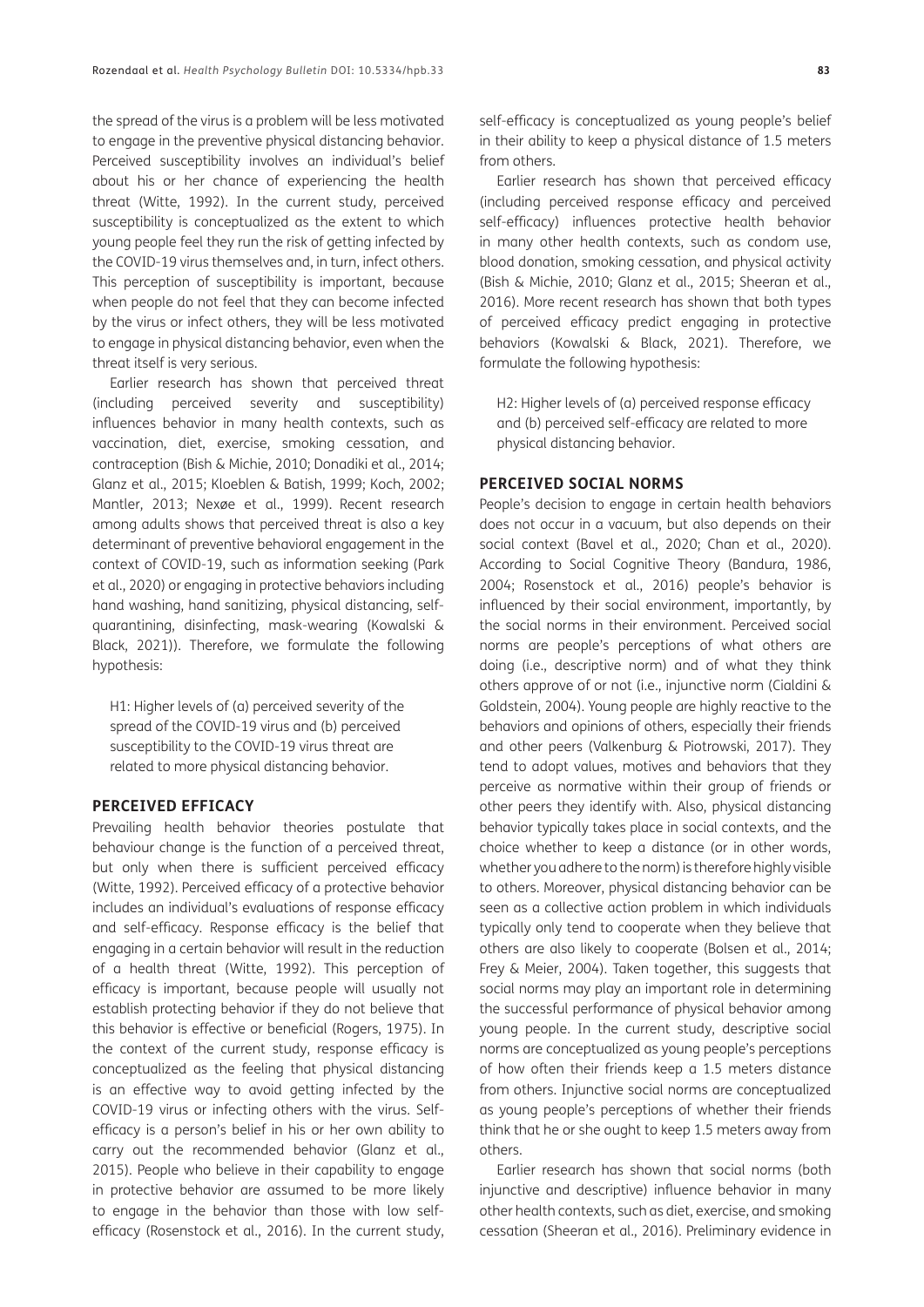the context of COVID-19 also shows that social norms are a crucial determinant of people's engagement in a broad set of COVID-19 preventive behaviors, including physical distancing (Goldberg et al., 2020). Therefore, we formulate the following hypothesis:

H3: Higher levels of (a) injunctive and (b) descriptive norms are related to more physical distancing behavior.

## **COMMUNICATION ABOUT COVID-19 AND PHYSICAL DISTANCING BEHAVIOR**

People's decision to engage in a recommended health behavior can be influenced by external stimuli or sources of information, such as media messages and interpersonal communication about the health threat and the recommended behavior (Glanz et al., 2015; Hong & Kim, 2020; Witte, 1992). In the current study, we investigate the role of the level of exposure to various types of communication about COVID-19, the role of valence of affective responses to the various types of communication, and behavioral responses to press conferences.

## **LEVEL OF EXPOSURE TO COVID-19 COMMUNICATION**

We focus on three types of communication: mass media communication, social media communication, and interpersonal communication. During the COVID-19 pandemic, mass media communication channels such as television, radio, newspaper, news apps, and websites are being used extensively by the government, health organizations, and journalists to share information about COVID-19 and specifically about physical distancing as one of the recommended behaviors to combat the virus. Information about COVID-19 and physical distancing is also shared via social media platforms (e.g., Twitter, Facebook, Instagram, TikTok), and via interpersonal communication. When talking about COVID-19 with others directly, young people not only receive information about their take on the COVID-19 crisis and the behavioral measures, but also experience directly how others deal with the 1.5-meter distance measure.

A recent study among younger and older adults (aged 18 to 60 years) in China indeed provides preliminary evidence that the consumption of COVID-19-related information on various digital media could prompt preventive behaviors (Liu, 2020). Based on these preliminary results and earlier research on health communication in other contexts, we expect that exposure to information about COVID-19 can directly trigger young people to engage in physical distancing behavior. Therefore, we formulated the following hypothesis:

H4: A higher level of exposure to communication about COVID-19 (via mass media, social media, and interpersonal communication) is related to more physical distancing behavior.

Besides directly triggering people to perform the recommended health behavior, exposure to mediated and interpersonal health communication can also indirectly stimulate them to do so by changing the behavioral determinants: perceived threat, perceived efficacy, and social norms. That is, the exposure to communication about COVID-19 can affect people's perception of the virus and inform individuals what others are doing. We expect that increased exposure to communication about COVID-19, increases the chance of being exposed to information about the number of infections, hospitalizations, and deaths. This could affect young people's perceptions of the severity of the virus and their perceived susceptibility to the virus. Communication about COVID-19 could also provide information about the extent to which physical distancing helps to not get infected or infect others, which could increase the perceived efficacy of physical distancing as a coping behavior. Finally, communication about COVID-19, in particular when shared via social media and interpersonal communication, can provide information about what others are doing (e.g., do others comply with the physical distancing rule?) and what others approve and disapprove of (e.g., do others feel it's important to keep the 1.5-meter distance?), which can alter both the descriptive and injunctive social norm. Taken together, we hypothesize that:

H5: The relations between the level of exposure to communication about COVID-19 and physical distancing behavior (see H4) are mediated by (a) perceived severity, (b) perceived susceptibility, (c) perceived efficacy, (d) injunctive norms, and (e) descriptive norms.

## **AFFECTIVE RESPONSES TO COVID-19 COMMUNICATION**

Theories in social psychology suggest that people's feelings act as a form of information that they refer to when deciding whether or not to engage in particular health behaviors (E. Peters et al., 2006; Schwarz, 2012; Storbeck & Clore, 2008). This is also referred to as the affect-as-information hypothesis (Storbeck & Clore, 2008). If people experience negative affect, such as fear, this can stimulate people's decision to engage in the health behavior as it sensitizes them to risks for themselves or others (Harper et al., 2020; Loewenstein et al., 2001; Slovic et al., 2004). However, strong negative emotional reactions could also paralyze people and distract them from performing the desired behavior (Witte, 1992). Thus, negatively valenced affective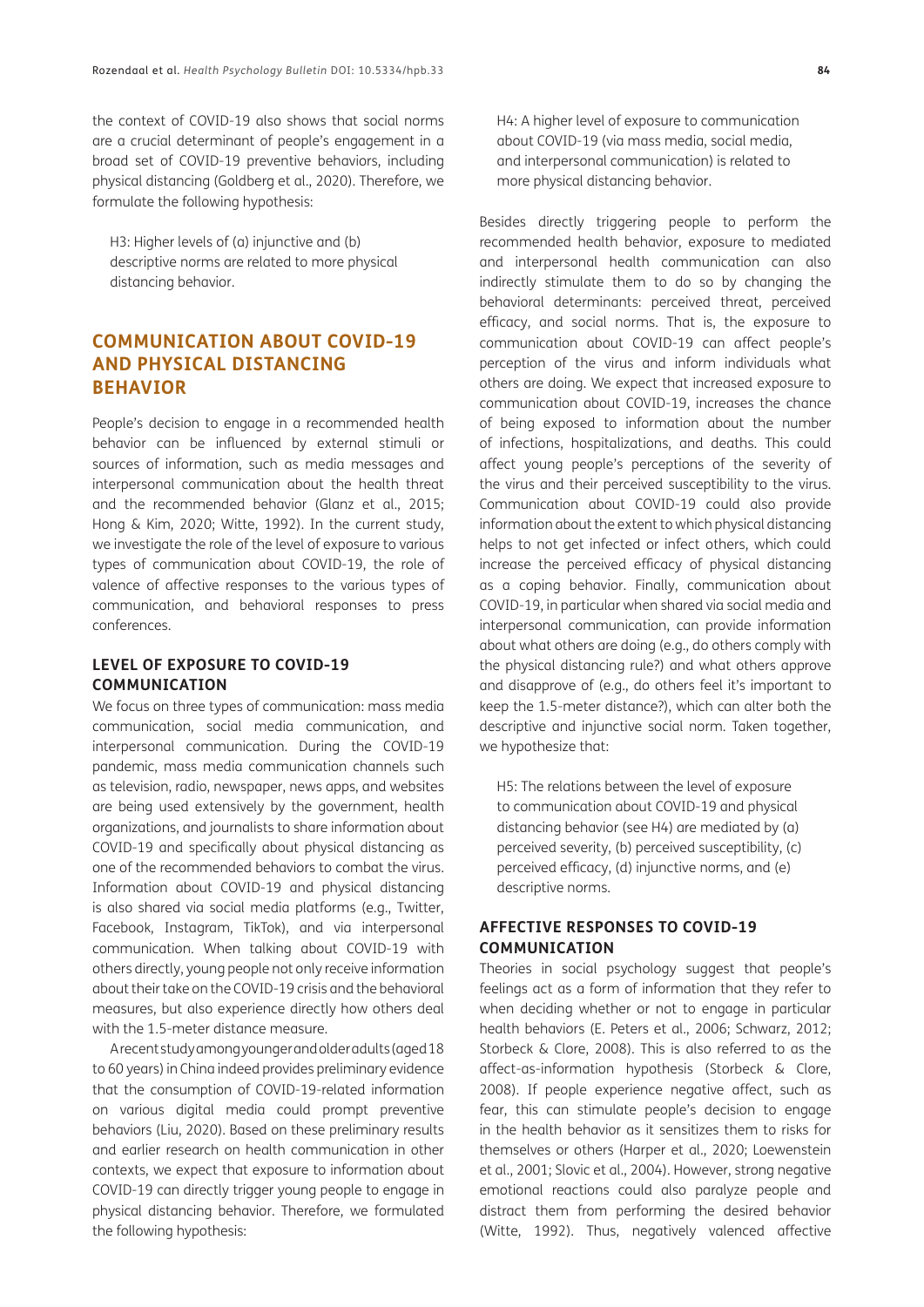responses to communication can stimulate behavior, provided that the experience is not too negative. However, positively valenced affective responses to communication could trigger the desired behavior as well. Research in the field of positive media psychology shows that positive feelings elicited by media communication (such as awe, gratitude, elevation) can inspire people to take action, for example by acting more prosocially toward others (Coyne et al., 2018; Janicke-Bowles et al., 2019). This typically occurs when people are exposed to media content portraying humanity's better nature: altruism, kindness, compassion, perseverance, and love (Janicke-Bowles et al., 2019), examples of which often appeared in media during the first wave of the pandemic.

Therefore, in the current study we assume that both negative and positive feelings that young people experience when encountering COVID-19 information in the mass media, on social media, or via interpersonal communication can impact their physical distancing behavior. We formulate the following research question:

RQ1: To what extent does the valence of youth's affective responses to communication about COVID-19 affect the relation between exposure to communication about COVID-19 and physical distancing behavior?

#### **GOVERNMENT COVID-19 PRESS CONFERENCES AS A CALL FOR ACTION**

In addition to information about a health threat via mediated and interpersonal communication, specific events can promote engagement in health-related behaviors (Glanz et al., 2015). Therefore, we also investigate the extent to which governmental press conferences affect young people's physical distancing behavior. In the country of this study, government press conferences involved the primary way to inform the public about the current COVID-19 situation and regulations. The conferences are prime time media events, which are followed by a large share of the public. During our data collection period, there were two important government press conferences. In the first one, at May 6, the prime minister presented a 'road map' containing the gradual phasing out of the strict lockdown measures (e.g., reopening primary schools, contact professions back to work, outdoor sports allowed). In the second press conference, on May 19, the prime minister presented a further relaxation of the lockdown (e.g., reopening secondary schools, restaurants, bars, museums, cinemas, theaters, etc.). The second press conference is particularly interesting because the Prime Minister directly addressed young people and called on them to come up with ideas on how to tackle the corona crisis. To explore whether the press conferences functioned as a call for action, we formulate the following research question:

RQ2: To what extent did the government COVID-19 press conferences in May 2020 affect young people's physical distancing behavior?

#### **METHODS PARTICIPANTS**

We used two distinct samples: a school sample of adolescents in secondary schools and a university sample of young adults. Both samples were analyzed separately. For the school sample, participants were recruited in five secondary schools in Rotterdam, the Netherlands. The adolescents in the schools were contacted via their dean or teacher and 485 adolescents had parental consent to participate in the study. Four participants were excluded from the sample because they did not meet de preregistered inclusion criteria for the maximum age of 18 years. Participants in the school sample (*n* = 481), were between 10 and 18 years old ( $M_{A_{\text{QCD}}} = 14.80$ ,  $SD_{A_{\text{QCD}}} =$ 1.81, 34.27% male).

In the university sample, participants were recruited from the Erasmus University Rotterdam. The students were contacted via an email sent to all students, via social media channels of the university (i.e., Instagram, Twitter, and Facebook), and via the student well-being platform of the university ('Are you OK out there'). In response, 441 students provided consent to participate in the study. Of those, 37 participants were excluded from the sample because they did not meet de preregistered inclusion criteria for the maximum age of 25 years old or were not students (anymore) at the university. Participants in the university sample (*n* = 404), were between 17 and 25 years old ( $M_{A_{\text{Qe}}}$  = 21.01, SD<sub>Age</sub> = 1.93, 18.09% male).

#### **DESIGN AND PROCEDURE**

The data collection was part of a larger project investigating young people's well-being during the COVID-19 pandemic. An overview of all the studies and measured variables in the project can be found at the Open Science Framework (OSF): *[https://osf.io/](https://osf.io/nh2ak/) [nh2ak/](https://osf.io/nh2ak/)*. The hypotheses, measured variables, and plan of analysis were preregistered before gaining access to the data and can be found at *[https://osf.io/aez5h/?view\\_](https://osf.io/aez5h/?view_only=fc7643d36c644ffab178360906488e6e) [only=fc7643d36c644ffab178360906488e6e](https://osf.io/aez5h/?view_only=fc7643d36c644ffab178360906488e6e)*. Also, when writing the manuscript, we adhered to the Strengthening The Reporting of Observational Studies in Epidemiology (STROBE) checklist (von Elm et al., 2014).

The study used a daily diary study in which participants received 10 identical daily questionnaires administered via Qualtrics on weekdays for 2 weeks. Participants could fill out the digital questionnaires on a computer or other device connected to the internet (e.g., smartphone, tablet, laptop). Both samples had two starting points, resulting in two batches in each sample. Participants in the first batch were measured from May 4<sup>th</sup> until May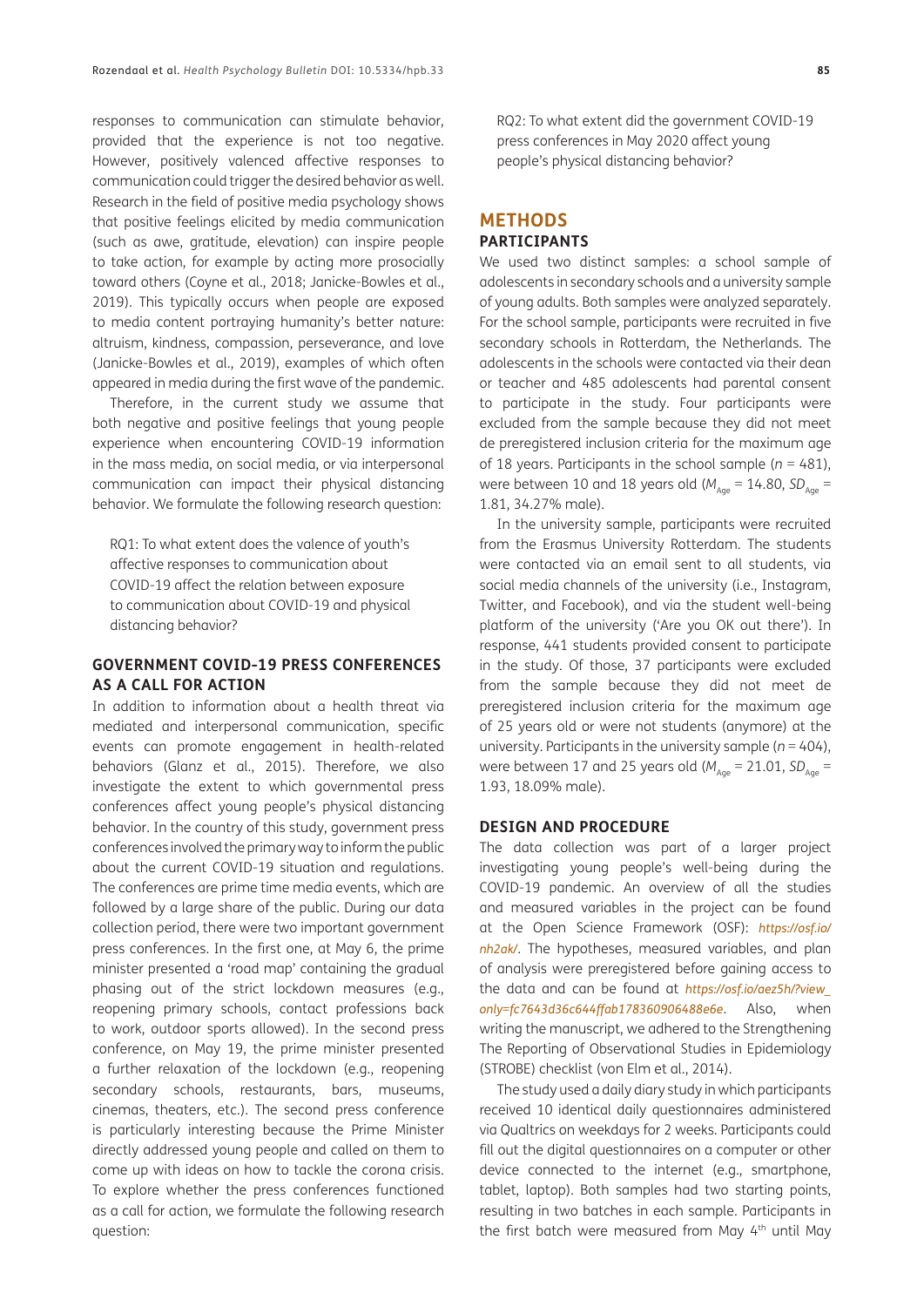15<sup>th</sup>, 2020. The second batch started a week later, and participants were measured from May 11<sup>th</sup> until May 22<sup>nd</sup>, 2020. In the country of data collection, this was at the end of the first lockdown, when schools and universities were still closed. Each day, participants were reminded at noon (12:00 am) via email and received a reminder via text message at 8:00 pm to fill out the questionnaire. On the first, the fifth, and the last day, they received additional questions, for example on their demographic background.

#### **MEASURES**

#### Physical distancing

Physical distancing was measured by two items. The first measured how often participants over the past 24 hours had tried to keep 1.5 meters distance from others (regardless of whether these others came from their own or another household) on a 6-point scale, ranging from *never* (1) to *all the time* (6). Participants could also indicate that this question was *not applicable* (7) and was recoded into 'NA'. The second item measured, on the same 6-point scale, how often participants over the past 24 hours had succeeded in keeping 1.5 meters distance from others. A mixed-effects correlation, with a random intercept per participant, between the two items in the combined sample was high (*r* = .63, *SE* = .01, *p <* .001). Following the preregistration, the physical distancing variable was therefore calculated by averaging the two items. Not all respondents answered the questions each day, on average participants responded to the physical distancing question on 6.67 (*SD* = 2.81) of the 10 days. **[Table 1](#page-5-0)** presents an overview of the means, standard deviations, and range of the physical distancing variable as well as all the other variables in the school and the university sample.

#### Psychosocial determinants

We measured five psychosocial determinants of physical distancing behavior: perceived severity, perceived susceptibility, response efficacy, descriptive norm, and injunctive norm. Due to a technical error, self-efficacy was not included in the daily questionnaires and, consequently, could not be included in the planned analyses.

#### *Perceived severity*

Perceived severity was measured by asking participants the question: "At this moment, do you think the spread of the coronavirus is a problem?" on a 6-point scale, ranging from *no, definitely not* (1) to *yes, definitely* (6).

#### *Perceived susceptibility*

For this variable, participants were asked: "At this moment, do you think that you can become contaminated with the coronavirus, and in that way contaminate others?" on a 6-point scale, ranging from *no, definitely not* (1) to *yes, definitely* (6).

#### *Response efficacy*

To measure response efficacy, participants responded to the question: "At this moment, do you think that by keeping 1.5 meters physical distance you will reduce the spread of the coronavirus?" on a 6-point scale, ranging from *never* (1) to *always* (6).

#### *Perceived descriptive norm*

The perceived descriptive norm was measured by asking participants the question: "How often do you think that, in the past 24 hours, your friends kept 1.5 meters physical distance from others?" on a 6-point scale, ranging from *never* (1) to *all the time* (6).

| <b>VARIABLE</b>                     |             |      | SCHOOL SAMPLE (N = 481) |            | UNIVERSITY SAMPLE (N = 404) |      |            |            |
|-------------------------------------|-------------|------|-------------------------|------------|-----------------------------|------|------------|------------|
|                                     | <b>MEAN</b> | SD   | <b>MIN</b>              | <b>MAX</b> | <b>MEAN</b>                 | SD   | <b>MIN</b> | <b>MAX</b> |
| Physical distancing                 | 4.56        | 0.97 | 1.08                    | 6.00       | 4.74                        | 0.89 | 1.75       | 6.00       |
| Perceived severity                  | 5.11        | 0.88 | 1.00                    | 6.00       | 5.14                        | 0.84 | 1.00       | 6.00       |
| Perceived susceptibility            | 4.76        | 1.15 | 1.00                    | 6.00       | 4.80                        | 1.07 | 1.00       | 6.00       |
| Response efficacy                   | 4.57        | 1.18 | 1.00                    | 6.00       | 4.84                        | 0.98 | 1.00       | 6.00       |
| Descriptive norm                    | 3.90        | 1.17 | 1.00                    | 6.00       | 4.16                        | 1.14 | 1.00       | 6.00       |
| Injunctive norm                     | 3.50        | 1.52 | 1.00                    | 6.00       | 4.18                        | 1.29 | 1.00       | 6.00       |
| Mass media                          | 2.32        | 0.79 | 1.00                    | 4.00       | 2.32                        | 0.73 | 1.00       | 4.00       |
| Mass media valence                  | 3.97        | 1.07 | 1.00                    | 7.00       | 4.19                        | 0.92 | 1.00       | 7.00       |
| Social media                        | 1.82        | 0.55 | 1.00                    | 4.00       | 2.00                        | 0.62 | 1.00       | 4.00       |
| Social media valence                | 4.23        | 1.07 | 1.00                    | 7.00       | 4.33                        | 0.86 | 1.00       | 7.00       |
| Interpersonal communication         | 1.93        | 0.56 | 1.00                    | 4.00       | 2.06                        | 0.61 | 1.00       | 4.00       |
| Interpersonal communication valence | 4.16        | 1.04 | 1.10                    | 7.00       | 4.30                        | 0.88 | 1.00       | 7.00       |

<span id="page-5-0"></span>**Table 1** Descriptives of Main Variables for the School and University Sample.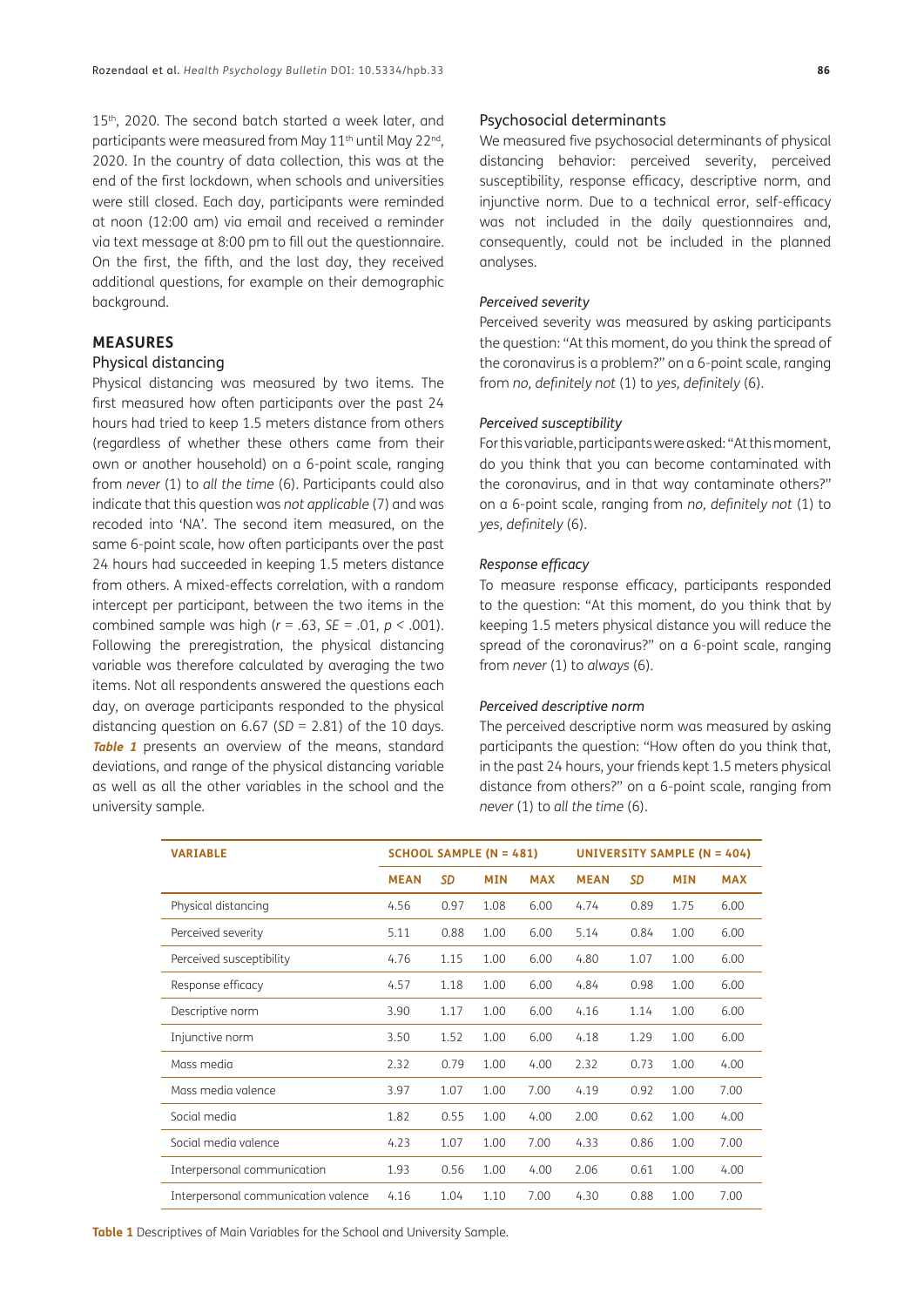#### *Perceived injunctive norm*

The perceived injunctive norm was measured by asking participants the question: "Do you think that, in the past 24 hours, your friends believed that you should keep 1.5 meters physical distance from others?" on a 6-point scale, ranging from *no, definitely not* (1) to *yes, definitely* (6).

#### Communication-related determinants

The participants' exposure to information about COVID-19 was measured with a single item for each type of communication.

#### *Mass media communication*

The exposure to information about COVID-19 consumed on mass media was measured with the question "In the past 24 hours, how much did you see or hear about the coronavirus on other types of media (e.g., television, radio, newspapers, news apps, or websites)?" on a 4-point scale, ranging from *nothing* (1) to *a lot* (4).

#### *Social media communication*

The exposure to information about COVID-19 consumed on social media was measured with the question "In the past 24 hours, how much did you see or hear about the coronavirus on social media (e.g., Instagram, WhatsApp, Snapchat, YouTube, Facebook, TikTok)?" on the same 4-point scale.

#### *Interpersonal communication*

The exposure to information about COVID-19 via interpersonal communication was measured with the question "In the past 24 hours, how much did you see or hear about the coronavirus of people that you were talking to directly (e.g., friends, parents, or teachers)?" on the same 4-point scale.

#### *Valence*

For each of the three types of communication, the corresponding valence of affective response was measured. Directly after the specific media question, participants were shown seven pictures of faces ranging from a very sad face (1) to a very happy face (7) and were asked to select the face that best matched how they felt about the communication they had been exposed to.

#### Covariates

In the preregistration, we anticipated several covariates that should be controlled for in the analyses. The sex and age variables were measured on the first day. The categorical variable *sex* was recoded by using contrast coding so that the difference between females (–.5) and males (.5) was exactly 1, and the *age* (in years) variable was centered per sample so that the intercept represented the mode of the age in the sample and the average of females and males. In the school sample the

mode was 15 years old, and in the university sample 23 years old. Socioeconomic status was also preregistered as a covariate, but it was unfortunately not measured and could not be included in the analyses.

Also, two time-related variables were preregistered as covariates of the developments of physical distancing over time. Both the week of the measurement (week 1 vs week 2) and the day of the week (1–5, in which the first day is a Monday) were added as covariates to control for a potential change in behavior between the two weeks or within the weeks.

After the preregistration, we realized that other factors might affect physical distancing. More specifically, we deemed it important to control for potential weather effects. For example, with higher temperatures and dry weather, participants would go outside more often, potentially having a harder time keeping a physical distance from others and using less mass media, whereas they would be more likely to stay at home when it was colder and raining. Therefore, the mean temperature and hours of precipitation per day in Rotterdam, the Netherlands during the measurements were taken from the website of the Royal Netherlands Meteorological Institute (*Royal Netherlands Meteorological Institute*, 2020). In addition, we controlled for a pilot behavioral boosting task that was offered as an option to a subsample of participants in the middle of the measurement period and which might have affected their physical distancing behaviors in the second week. The behavioral boosting task consisted of two subtasks: a self-persuasion task in which participants had to write down two reasons why they should keep a distance of 1.5 metres from others and an implementation intention task in which participants had to write down a plan for what they could do if were are in a situation in which they could not manage to keep a distance of 1.5 metres from others (e.g., if-then plan; (Gollwitzer, 1999; Hertwig & Grüne-Yanoff, 2017; Müller et al., 2009).

#### **STRATEGY OF ANALYSIS**

In the preregistration, we indicated that the preferred strategy to test the hypotheses was to use Bayes mixedeffects models. However, the BayesFactor package that we would use for this does not allow for missing values. As a result, we would only be able to include 1,826 of the 4,810 observations in the school sample and 1,411 of the 4,040 observations in the university sample. Therefore, we opted for the preregistered alternative and used NHST mixed-effects modeling in the lme4 package (Bates et al., 2014) in R (R Core Team, 2019). Standard Errors (SE), confidence intervals, degrees of freedom, and *p*-values were computed using Satterthwaite approximation (Satterthwaite, 1946), and confidence intervals not including 0 and *p* < .05 was considered statistically significant. To test the robustness of the mixed-effects models, a robust mixed-effects model, by using the rlmer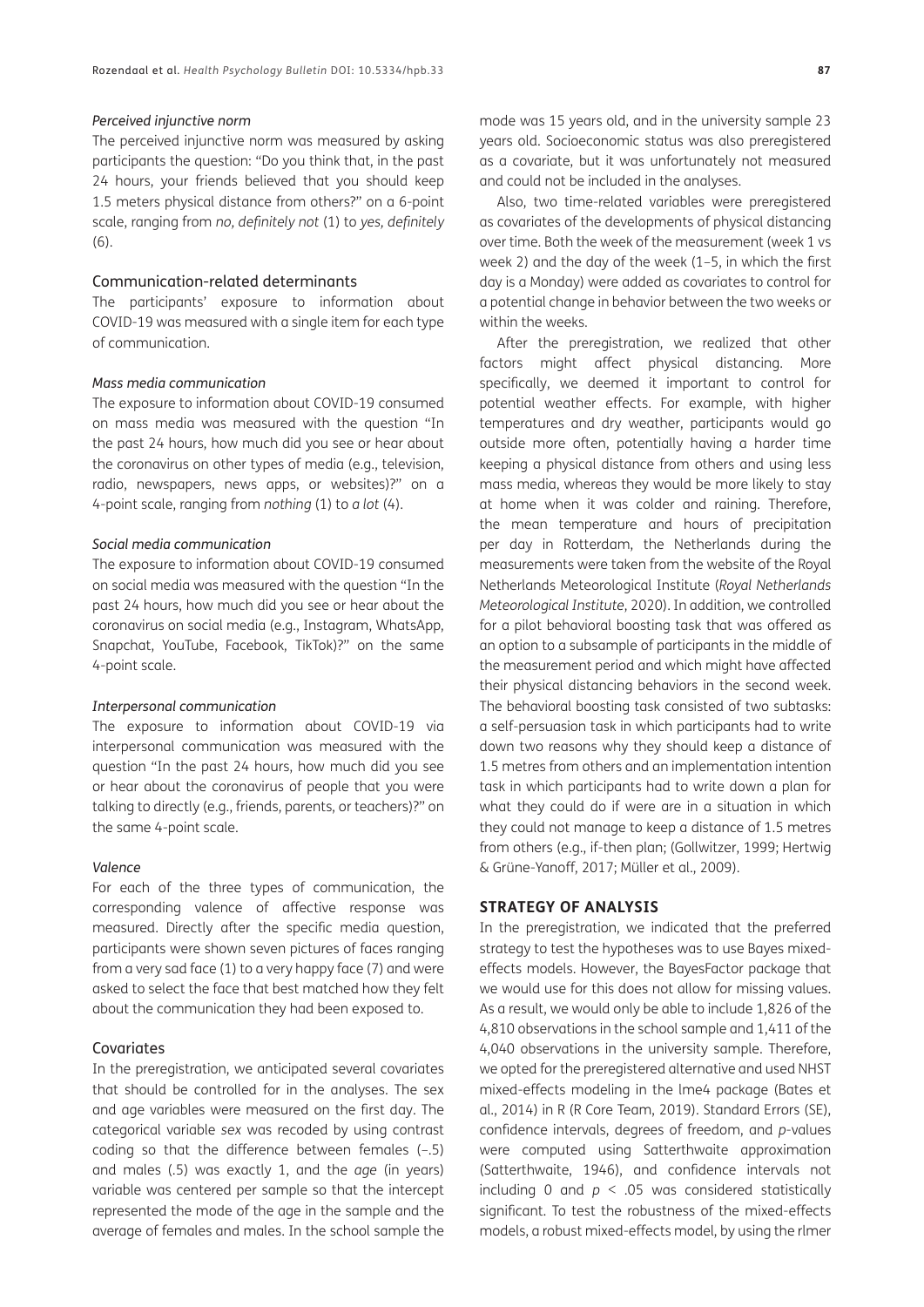function in the robustlmm package (Koller, 2016), was estimated with all predictors included to inspect different parameter estimates and outcomes.

Before conducting the main analyses, we first tested the additional, non-preregistered, covariates. First, we modeled the mean temperature per day and the hours of rain per day in univariate mixed-effects models with physical distancing as the outcome variable and random intercepts per participant in a combined sample. Only the mean temperature per day was significantly associated with physical distancing (*B =* –.02, *SE* = .002, *t* = –5.884, *p* < .001) and, therefore, added to the preregistered covariates. Then, we tested the potential confounding effect of the pilot behavioral boosting task. The differences between the groups in the change of behavior from the first to the second week were tested with two planned contrasts distinguishing whether participants received the additional questionnaire (yes vs. no) and whether the participant took part in the behavioral boosting pilot (accepting vs. declining). Both planned contrasts showed no interaction with the week variable, indicating that there were no differences between the groups in the change in physical activity behavior between the first and the second week. Therefore, we did not control for exposure to the behavioral boosting questionnaire.

To test hypotheses 1–3, a multivariate linear mixedeffects model was specified with physical distancing as the dependent variable, the psychosocial behavioral determinants (i.e., perceived severity, perceived susceptibility, response efficacy, descriptive norm, injunctive norm), and the covariates as predictors, and random intercepts per participant.

To test hypothesis 4, a multivariate linear mixedeffects model was specified with physical distancing as the dependent variable, the three communication types (i.e., social media, mass media, interpersonal communication) and the covariates as predictors, and random intercepts per participant. To provide insight into the role of each of the studied psychosocial determinants and communication types separately, all studied relations were also tested in univariate models, only including the focal predictor, the covariates, and random intercepts per participant. These univariate results are needed to inform future intervention research and provide guidance on which determinants to select and target in an intervention stimulating the desired behavior (Crutzen & Peters, 2020).

To test hypothesis 5, the total relation of the communication types on physical distancing behavior was split into the direct relation and the indirect relation between the communication types and physical distancing behaviors mediated by the psychosocial determinants. Both relations were estimated simultaneously in the mlma package for multi-level mediation (Yu & Li, 2020a, 2020b), however, without the covariates. Statistical relevance of the paths was determined based on bootstrapped confidence intervals and we established mediation when the confidence interval of the indirect relation via one of the psychosocial determinants did not include 0. Furthermore, if the direct relation holds, we conclude partial mediation and when the direct relation is not statistically significant, we conclude that the psychosocial determinants fully mediates the relation.

Finally, addressing the exploratory research questions, we investigated the moderating role of the valence of affective responses to communication (RQ1) using the same model as in hypothesis 4, with the addition of an interaction term for the standardized score for each type of communication and the respective standardized valence of affective response. Significant interactions were plotted for interpretation of the different slopes.

To analyze the behavioral impact of the government COVID-19 press conferences (RQ2), we specified a similar multivariate linear mixed-effects model with physical distancing as the dependent variable, random intercepts per participant, the preregistered and temperature covariates, and a dummy variable that coded whether a COVID-19 press conference took place on that day (and a second dummy for the day after the press conferences) was added to the model. Also, we explored whether there was a linear decline in adherence to the regulations by using the same model but changing the press conference dummy for a continuous variable that measured the number of days since the last press conference.

First, we investigated whether adolescents and young adults would be more likely the keep physical distance on the day of the national press conferences. We created a dummy variable that marked both dates on which there was a national press conference. A second dummy variable marked both dates of the days after the national press conferences. Again, linear mixed-effects models were used in which physical distancing was predicted by the dummy variable and the covariates, and random intercept per participant.

#### **RESULTS**

## **THE RELATIONS BETWEEN PSYCHOSOCIAL DETERMINANTS AND PHYSICAL DISTANCING BEHAVIOR (H1-H3)**

The fixed effects in multivariate model testing hypotheses 1 to 3 explained 44% of the variance in physical distancing in the school sample and 35% in the university sample (marginal  $R^2$ ). The proportion of variance explained by both fixed and random effects was 69% in the school sample and 66% in the university sample (conditional R2). As can be seen in **[Table 2](#page-8-0)**, the perceived severity of the spread of the COVID-19, the perceived response efficacy, and both the descriptive and injunctive norm significantly related to physical distancing in the school sample.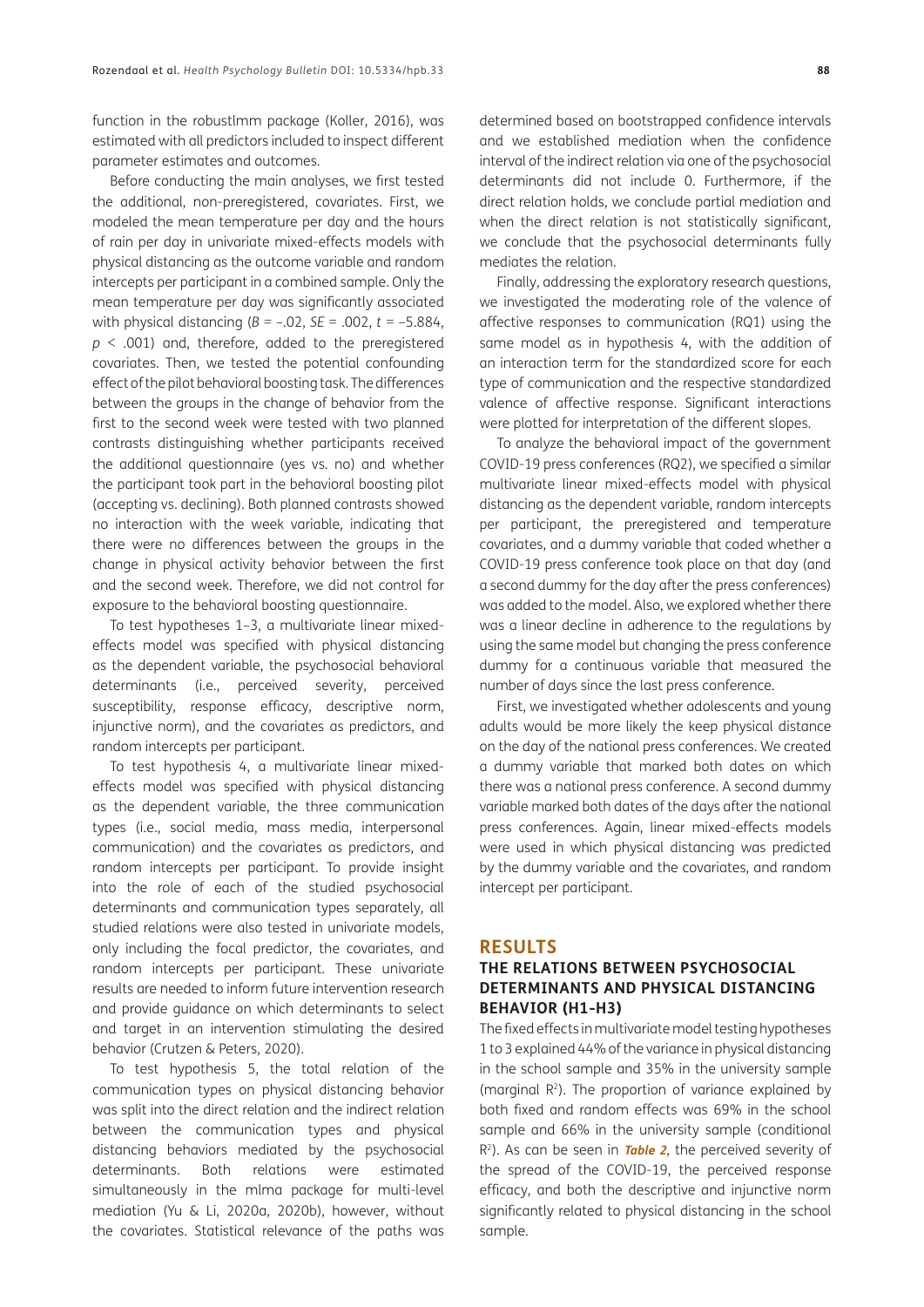| <b>VARIABLE</b>          | B       |         | <b>95% CI FOR B</b> | <b>SE</b><br>$\beta$ |         | DF      | T       | P       |
|--------------------------|---------|---------|---------------------|----------------------|---------|---------|---------|---------|
|                          |         | LL      | UL                  |                      |         |         |         |         |
| Intercept                | 2.16    | 1.84    | 2.48                | 0.16                 |         | 1297.77 | 13.40   | < 0.01  |
| Perceived severity       | 0.05    | 0.00    | 0.10                | 0.02                 | 0.05    | 1760.84 | 2.14    | 0.032   |
| Perceived susceptibility | 0.03    | $-0.01$ | 0.08                | 0.02                 | 0.03    | 1639.10 | 1.54    | 0.123   |
| Response efficacy        | 0.08    | 0.04    | 0.12                | 0.02                 | 0.09    | 1581.00 | 4.05    | < 0.001 |
| Descriptive norm         | 0.42    | 0.39    | 0.46                | 0.02                 | 0.49    | 1803.12 | 24.61   | < 0.01  |
| Injunctive norm          | 0.07    | 0.04    | 0.10                | 0.02                 | 0.10    | 1665.07 | 4.62    | < 0.001 |
| Sex (Male)               | $-0.13$ | $-0.27$ | 0.02                | 0.07                 | $-0.05$ | 344.75  | $-1.73$ | 0.084   |
| Age                      | $-0.02$ | $-0.06$ | 0.01                | 0.02                 | $-0.04$ | 357.68  | $-1.27$ | 0.206   |
| Mean temperature         | 0.00    | $-0.01$ | 0.01                | 0.00                 | 0.00    | 1623.29 | $-0.05$ | 0.959   |
| Week                     | $-0.21$ | $-0.28$ | $-0.14$             | 0.04                 | $-0.09$ | 1602.70 | $-5.94$ | < 0.001 |
| Day                      | $-0.05$ | $-0.07$ | $-0.03$             | 0.01                 | $-0.06$ | 1587.39 | $-4.73$ | < 0.001 |

<span id="page-8-0"></span>**Table 2** Multivariate Linear Mixed-Effects Model Predicting Physical Distancing Behavior in the School Sample. *Note*:  $N = 375$ . ICC<sub>participant</sub> = .46. Marginal R<sup>2</sup> = .44. Conditional R<sup>2</sup> = .69.

| <b>VARIABLE</b>          | B       |         | <b>95% CI FOR B</b> | <b>SE</b> | $\beta$ | DF      | T       | P       |
|--------------------------|---------|---------|---------------------|-----------|---------|---------|---------|---------|
|                          |         | LL      | UL                  |           |         |         |         |         |
| Intercept                | 1.91    | 1.47    | 2.35                | 0.23      |         | 1008.75 | 8.45    | < 0.001 |
| Perceived severity       | 0.04    | $-0.01$ | 0.10                | 0.03      | 0.04    | 1374.41 | 1.50    | 0.133   |
| Perceived susceptibility | 0.01    | $-0.04$ | 0.06                | 0.03      | 0.01    | 1291.87 | 0.24    | 0.810   |
| Response efficacy        | 0.14    | 0.09    | 0.20                | 0.03      | 0.14    | 1191.50 | 5.02    | < 001   |
| Descriptive norm         | 0.40    | 0.36    | 0.44                | 0.02      | 0.46    | 1401.92 | 19.32   | < 001   |
| Injunctive norm          | 0.05    | 0.01    | 0.09                | 0.02      | 0.06    | 1336.88 | 2.48    | 0.013   |
| Sex (Male)               | $-0.02$ | $-0.22$ | 0.17                | 0.10      | $-0.01$ | 268.17  | $-0.23$ | 0.816   |
| Age                      | $-0.04$ | $-0.08$ | 0.01                | 0.02      | $-0.06$ | 289.86  | $-1.66$ | 0.097   |
| Mean temperature         | $-0.01$ | $-0.02$ | 0.00                | 0.01      | $-0.02$ | 1233.40 | $-1.36$ | 0.174   |
| Week                     | $-0.08$ | $-0.16$ | 0.00                | 0.04      | $-0.03$ | 1226.20 | $-2.04$ | 0.041   |
| Day                      | 0.00    | $-0.03$ | 0.03                | 0.01      | 0.00    | 1215.35 | 0.08    | 0.936   |

<span id="page-8-1"></span>**Table 3** Multivariate Linear Mixed-Effects Model Predicting Physical Distancing Behavior in the University Sample. *Note*:  $N = 305$ . ICC<sub>Participant</sub> = .47. Marginal R<sup>2</sup> = .35. Conditional R<sup>2</sup> = .66.

As **[Table 3](#page-8-1)** shows, similar relations emerged, with the exception that we found no significant relation between perceived severity and physical distancing in

the university sample.

Of all covariates, only the week and day variables were significantly related to physical distancing behavior. The week had a small negative effect on physical distancing behaviors, meaning that physical distancing was lower in the second week compared to the first week of measurement. In the school sample, there was also a small negative effect of the day of the week. This means that, besides an overall decline in adherence to the regulations from week to week, adolescents also decreased in their physical distancing behaviors as a week progressed from Monday to Friday.

The univariate analyses presented in **[Tables 4](#page-9-0)** and **<sup>5</sup>** yielded significant relations for all psychosocial determinants with physical distancing, but the standardized coefficients suggested varying strength. In summary, the univariate analyses provided support for all hypotheses in both samples, although the effect sizes for the perceived susceptibility were relatively small (*b* < .10). The multivariate analyses provided support for H1a, (perceived severity) H2b (perceived response efficacy), H3a (descriptive social norm), H3b (injunctive social norm) in both samples, and for H1b (perceived susceptibility) in the school sample only. As indicated above, H2a (self-efficacy) could not be tested due to an omission in the questionnaire. In both the multivariate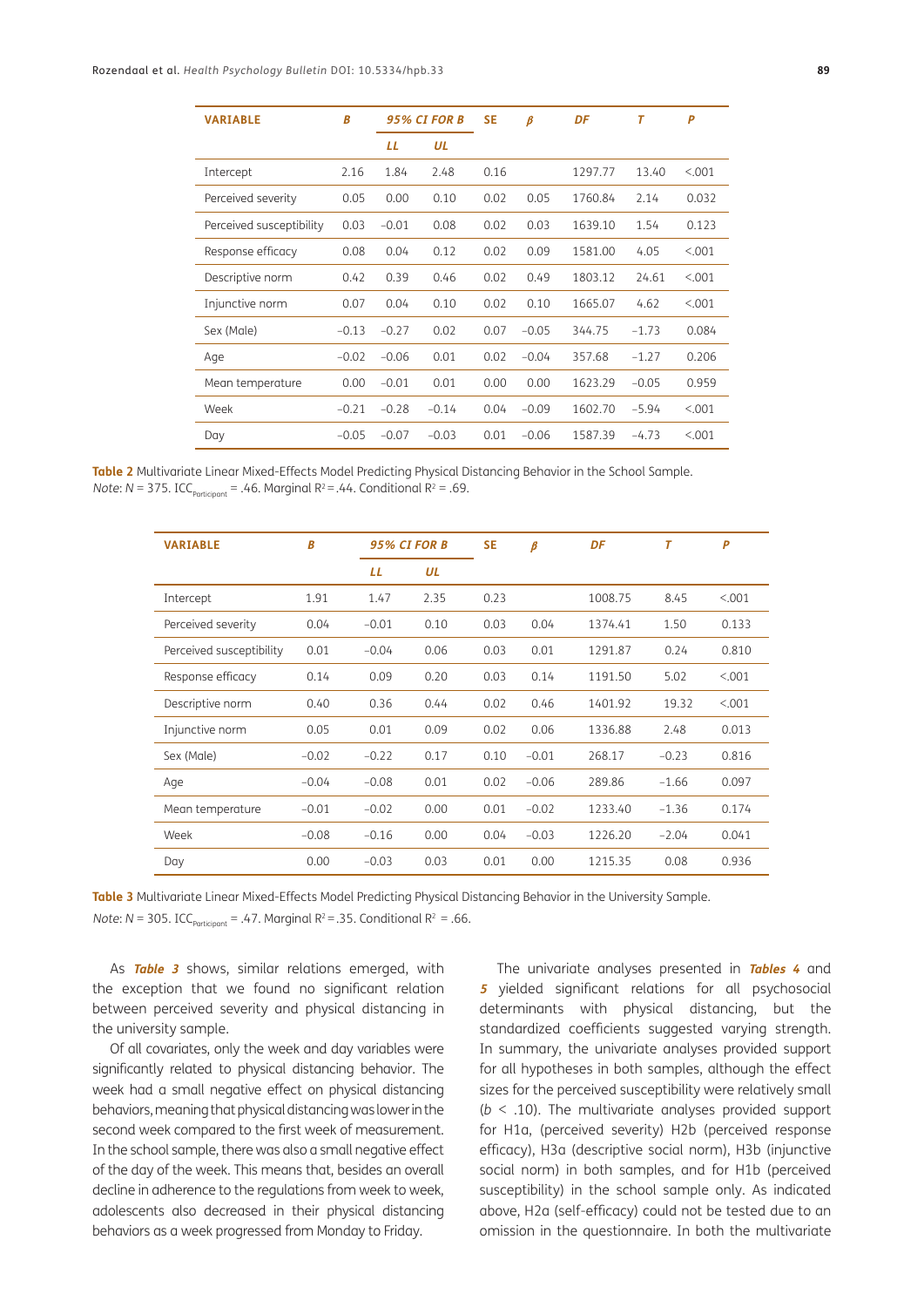| <b>PREDICTOR</b>            | <b>CRITERION</b>         | B      | 95% CI |     | <b>SE</b> | $\boldsymbol{\beta}$ | DF      | $\overline{I}$ | $\mathbf{P}$ |
|-----------------------------|--------------------------|--------|--------|-----|-----------|----------------------|---------|----------------|--------------|
|                             |                          |        | LL.    | UL  |           |                      |         |                |              |
| Perceived severity          | Physical distancing      | .13    | .08    | .16 | .02       | .12                  | 3076.28 | 6.29           | < 000        |
| Perceived susceptibility    | Physical distancing      | .08    | .04    | .13 | .02       | .09                  | 2844.83 | 4.00           | < 000        |
| Response efficacy           | Physical distancing      | .12    | .10    | .18 | .02       | .14                  | 2784.65 | 6.67           | < 000        |
| Descriptive norm            | Physical distancing      | .47    | .52    | .58 | .02       | .55                  | 1961.95 | 31.23          | < 000        |
| Injunctive norm             | Physical distancing      | .22    | .27    | .35 | .02       | .31                  | 2089.63 | 14.08          | < .000       |
| Mass media                  | Physical distancing      | .05    | .01    | .07 | .02       | .04                  | 3073.08 | 2.29           | .022         |
| Social media                | Physical distancing      | .01    | $-.02$ | .04 | .02       | .01                  | 2904.60 | .53            | .593         |
| Interpersonal communication | Physical distancing      | $-.03$ | $-.05$ | .01 | .02       | $-.02$               | 2952.31 | $-1.24$        | .213         |
| Mass media                  | Perceived severity       | .02    | $-.01$ | .04 | .01       | .02                  | 3981.30 | 1.30           | .194         |
| Social media                | Perceived severity       | .03    | .00    | .05 | .01       | .02                  | 3804.03 | 1.93           | .054         |
| Interpersonal communication | Perceived severity       | $-.02$ | $-.04$ | .01 | .02       | $-.01$               | 3845.66 | $-1.27$        | .205         |
| Mass media                  | Perceived susceptibility | $-.03$ | $-.04$ | .00 | .01       | $-.02$               | 3882.69 | $-1.83$        | .068         |
| Social media                | Perceived susceptibility | $-.03$ | $-.04$ | .00 | .01       | $-.02$               | 3737.34 | $-1.86$        | .064         |
| Interpersonal communication | Perceived susceptibility | .00    | $-.02$ | .02 | .02       | .00                  | 3768.29 | $-.15$         | .878         |
| Mass media                  | Response efficacy        | $-.02$ | $-.04$ | .01 | .02       | $-.02$               | 3887.26 | $-1.29$        | .198         |
| Social media                | Response efficacy        | $-.01$ | $-.02$ | .02 | .02       | .00                  | 3739.52 | $-.49$         | .626         |
| Interpersonal communication | Response efficacy        | $-.02$ | $-.03$ | .01 | .02       | $-.01$               | 377.80  | $-1.11$        | .268         |
| Mass media                  | Descriptive norm         | .06    | .00    | .09 | .03       | .05                  | 2227.78 | 2.13           | .033         |
| Social media                | Descriptive norm         | $-.03$ | $-.05$ | .02 | .03       | $-.02$               | 2117.46 | $-.88$         | .379         |
| Interpersonal communication | Descriptive norm         | $-.04$ | $-.06$ | .01 | .03       | $-.03$               | 2146.49 | $-1.36$        | .175         |
| Mass media                  | Injunctive norm          | .00    | $-.03$ | .03 | .03       | .00                  | 2526.49 | .00            | .997         |
| Social media                | Injunctive norm          | $-.03$ | $-.04$ | .01 | .03       | $-.02$               | 2389.07 | $-1.12$        | .261         |
| Interpersonal communication | Injunctive norm          | $-.06$ | $-.06$ | .00 | .03       | $-.03$               | 2393.37 | $-2.04$        | .042         |

<span id="page-9-0"></span>**Table 4** Univariate Linear Mixed-Effects Predicting Physical Distancing Behavior in the School Sample.

and the univariate analyses, the perceived descriptive norm prevailed with the largest standardized effect size, being three to four times as strong as the other significant relations.

## **COMMUNICATION ABOUT COVID-19 AND PHYSICAL DISTANCING BEHAVIOR: DIRECT AND INDIRECT RELATIONS (H4-H5)**

The fourth hypothesis focused on the level of exposure to communication about the COVID-19 pandemic from various types of communication on young people's physical distancing, hypothesizing that higher levels of exposure to COVID-19 information via (H4a) mass media, (H4b) social media, and (H4c) interpersonal communication would relate to more physical distancing behavior.

As can be seen in **[Table 6](#page-10-0)**, only the level of communication about the COVID-19 consumed on mass media significantly related to physical distancing in the school sample. As shown in **[Table 7](#page-11-0)**, none of the three types of communication were related to physical

distancing in the university sample. The same patterns emerged for the univariate analyses (**[Tables 4](#page-9-0)** and **[5](#page-10-1)**). This means that we found almost no evidence that supports hypothesis 4, except for the partial evidence for hypothesis 4a in the school sample. That is, adolescents who had heard or seen more about COVID-19 on mass media, more often kept a physical distance from others.

The fifth hypothesis investigated whether the relation between exposure to communication about the COVID-19 pandemic from various types of communication and physical distancing behavior would be mediated by (a) perceived severity, (b) perceived susceptibility, (c) perceived efficacy, (d) descriptive norms, and (e) injunctive norms. For each of the hypothesized paths, the total relation was broken down into the direct relation between the communication type and physical distancing behavior, and the indirect relation mediated by one of the behavioral predictors.

**[Table 8](#page-11-1)** shows the total, the direct, and the indirect effects in the school sample. As can be seen, an indirect effect of descriptive norms was observed in the relation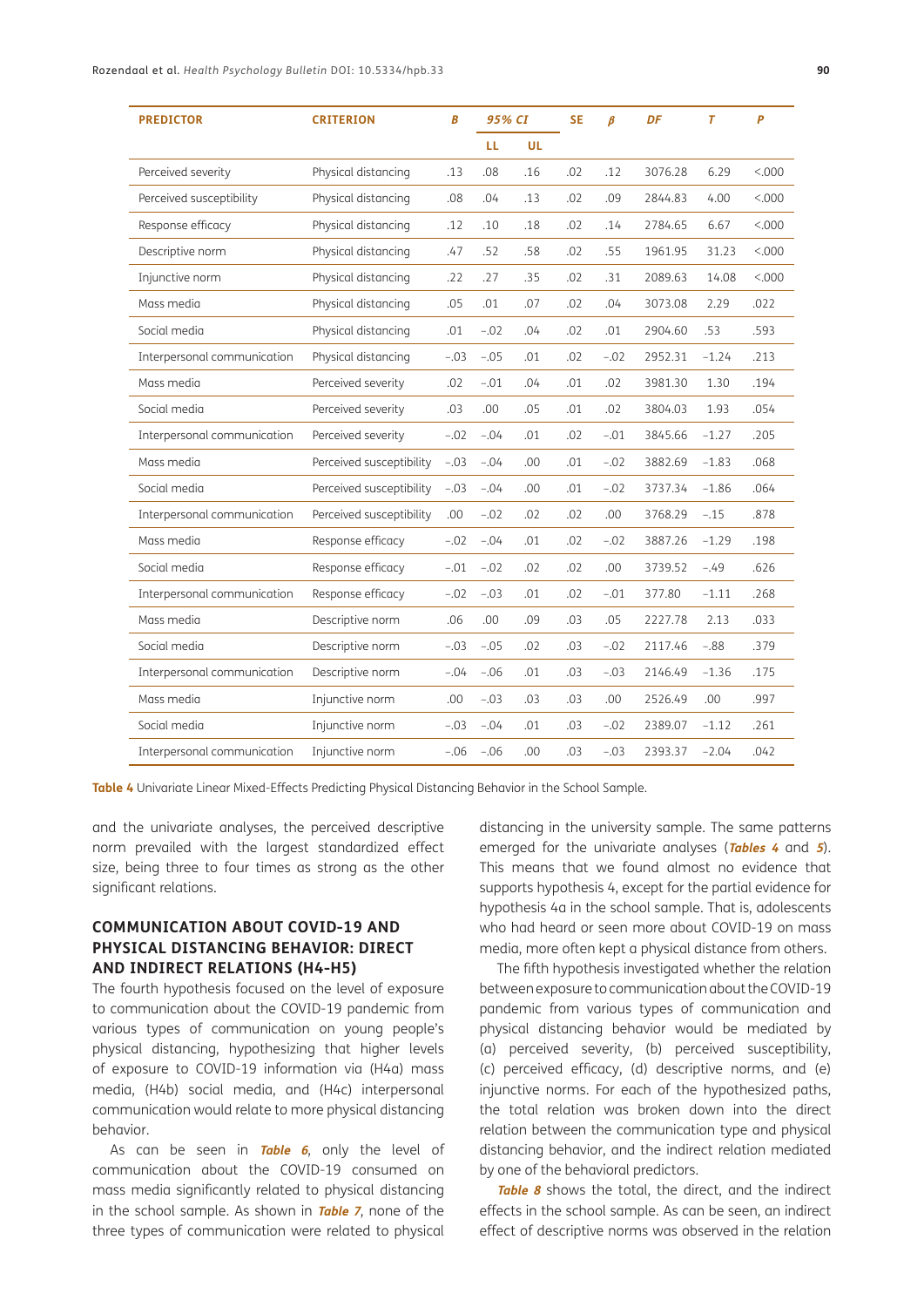| <b>PREDICTOR</b>            | <b>CRITERION</b>         | B      | 95% CI |           | <b>SE</b> | $\boldsymbol{\beta}$ | DF      | $\overline{T}$ | $\overline{P}$ |
|-----------------------------|--------------------------|--------|--------|-----------|-----------|----------------------|---------|----------------|----------------|
|                             |                          |        | LL     | <b>UL</b> |           |                      |         |                |                |
| Perceived severity          | Physical distancing      | .14    | .08    | .16       | .03       | .12                  | 2385.72 | 5.39           | < 0.000        |
| Perceived susceptibility    | Physical distancing      | .06    | .02    | .11       | .02       | .07                  | 2349.69 | 2.98           | .003           |
| Response efficacy           | Physical distancing      | .24    | .19    | .28       | .02       | .23                  | 1975.66 | 9.75           | < 0.000        |
| Descriptive norm            | Physical distancing      | .43    | .45    | .54       | .02       | .50                  | 1391.40 | 22.12          | < 0.000        |
| Injunctive norm             | Physical distancing      | .21    | .22    | .31       | .02       | .27                  | 2253.68 | 12.05          | < 0.000        |
| Mass media                  | Physical distancing      | .02    | $-.02$ | .06       | .02       | .02                  | 2507.38 | 1.13           | .258           |
| Social media                | Physical distancing      | .02    | $-.01$ | .05       | .02       | .02                  | 2405.63 | 1.14           | .253           |
| Interpersonal communication | Physical distancing      | $-.03$ | $-.06$ | .01       | .02       | $-.02$               | 2461.32 | $-1.32$        | .187           |
| Mass media                  | Perceived severity       | .02    | .00    | .05       | .01       | .02                  | 3228.28 | 1.64           | .100           |
| Social media                | Perceived severity       | .04    | .01    | .06       | .01       | .04                  | 3121.86 | 2.97           | .003           |
| Interpersonal communication | Perceived severity       | .01    | $-.01$ | .03       | .01       | .01                  | 3174.95 | .83            | .408           |
| Mass media                  | Perceived susceptibility | .00    | $-.02$ | .03       | .02       | .00                  | 3226.73 | .22            | .827           |
| Social media                | Perceived susceptibility | $-.02$ | $-.04$ | .01       | .02       | $-.02$               | 3123.81 | $-1.41$        | .158           |
| Interpersonal communication | Perceived susceptibility | .04    | .01    | .05       | .02       | .03                  | 3176.56 | 2.42           | .016           |
| Mass media                  | Response efficacy        | $-.03$ | $-.05$ | .00       | .01       | $-.02$               | 3171.68 | $-1.99$        | .046           |
| Social media                | Response efficacy        | $-.03$ | $-.05$ | $-.01$    | .01       | $-.03$               | 3089.05 | $-2.51$        | .012           |
| Interpersonal communication | Response efficacy        | $-.02$ | $-.04$ | .00       | .01       | $-.02$               | 3129.56 | $-1.75$        | .080           |
| Mass media                  | Descriptive norm         | $-.04$ | $-.08$ | .01       | .03       | $-.03$               | 1602.81 | $-1.36$        | .175           |
| Social media                | Descriptive norm         | $-.04$ | $-.07$ | .01       | .03       | $-.03$               | 1534.41 | $-1.30$        | .194           |
| Interpersonal communication | Descriptive norm         | $-.07$ | $-.09$ | .00       | .03       | $-.05$               | 1585.68 | $-2.09$        | .037           |
| Mass media                  | Injunctive norm          | $-.03$ | $-.04$ | .01       | .02       | $-.02$               | 321.60  | $-1.42$        | .157           |
| Social media                | Injunctive norm          | $-.01$ | $-.03$ | .02       | .02       | $-.01$               | 3111.61 | $-.52$         | .602           |
| Interpersonal communication | Injunctive norm          | .01    | $-.02$ | .03       | .02       | .01                  | 316.94  | .52            | .601           |

<span id="page-10-1"></span>**Table 5** Univariate Linear Mixed-Effects Predicting Physical Distancing Behavior in the University Sample.

| <b>VARIABLE</b>             | Β       |         | <b>95% CI FOR B</b> |      | β       | DF      | Т       | P       |
|-----------------------------|---------|---------|---------------------|------|---------|---------|---------|---------|
|                             |         | LL      | UL                  |      |         |         |         |         |
| Intercept                   | 4.86    | 4.66    | 5.07                | 0.10 |         | 2739.29 | 47.39   | < 0.01  |
| Social media                | 0.00    | $-0.04$ | 0.04                | 0.02 | 0.00    | 2836.55 | 0.02    | 0.985   |
| Mass media                  | 0.05    | 0.01    | 0.09                | 0.02 | 0.04    | 3041.56 | 2.44    | 0.015   |
| Interpersonal communication | $-0.04$ | $-0.08$ | 0.01                | 0.02 | $-0.03$ | 2905.09 | $-1.69$ | 0.091   |
| Sex (Male)                  | $-0.07$ | $-0.25$ | 0.12                | 0.09 | $-0.03$ | 455.50  | $-0.72$ | 0.470   |
| Age                         | $-0.03$ | $-0.08$ | 0.02                | 0.02 | $-0.05$ | 450.20  | $-1.24$ | 0.216   |
| Mean temperature            | $-0.01$ | $-0.02$ | 0.00                | 0.00 | $-0.03$ | 2749.07 | $-2.24$ | 0.025   |
| Week                        | $-0.12$ | $-0.18$ | $-0.06$             | 0.03 | $-0.05$ | 2741.65 | $-3.91$ | < 0.001 |
| Day                         | $-0.03$ | $-0.05$ | $-0.01$             | 0.01 | $-0.04$ | 2718.36 | $-2.95$ | 0.003   |

<span id="page-10-0"></span>**Table 6** Multivariate Linear Mixed-Effects Model Predicting Physical Distancing Behavior in the School Sample. *Note*:  $N = 460$ . ICC<sub>participant</sub> = .61. Marginal  $R^2 = .01$ . Conditional  $R^2 = .62$ .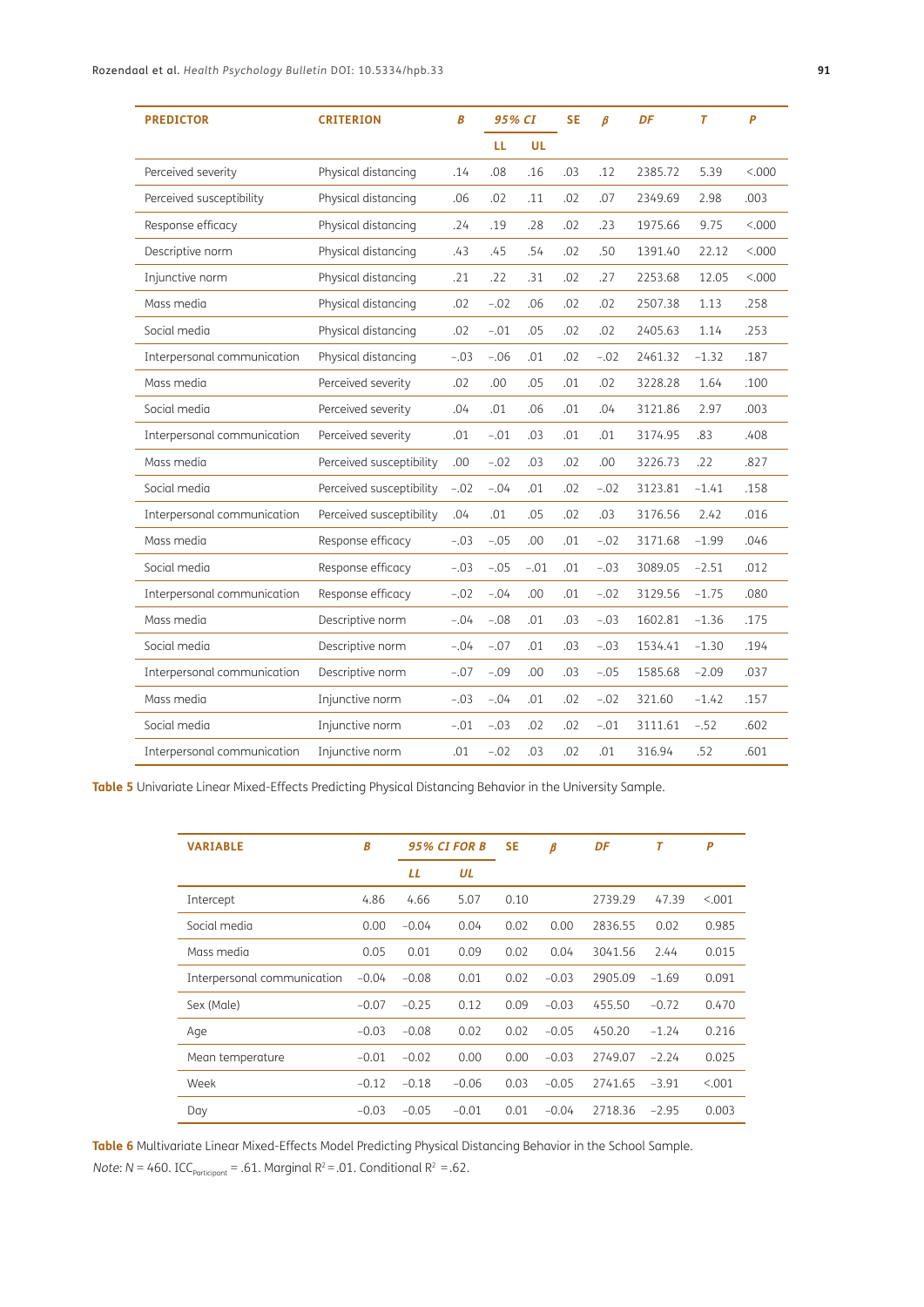| <b>VARIABLE</b>             | B       |         | <b>95% CI FOR B</b> |      | β              | DF      | $\overline{I}$ | P       |
|-----------------------------|---------|---------|---------------------|------|----------------|---------|----------------|---------|
|                             |         | LL      | UL                  |      |                |         |                |         |
| Intercept                   | 4.95    | 4.68    | 5.21                | 0.14 | $\overline{a}$ | 1960.33 | 36.52          | < 0.001 |
| Social media                | 0.02    | $-0.02$ | 0.07                | 0.02 | 0.02           | 2364.65 | 1.01           | 0.314   |
| Mass media                  | 0.03    | $-0.02$ | 0.07                | 0.02 | 0.02           | 2478.81 | 1.10           | 0.273   |
| Interpersonal communication | $-0.04$ | $-0.09$ | 0.00                | 0.02 | $-0.03$        | 2420.56 | $-1.84$        | 0.065   |
| Sex (Male)                  | $-0.09$ | $-0.32$ | 0.14                | 0.12 | $-0.03$        | 377.99  | $-0.76$        | 0.450   |
| Age                         | $-0.02$ | $-0.06$ | 0.03                | 0.02 | $-0.03$        | 384.96  | $-0.71$        | 0.475   |
| Mean temperature            | $-0.02$ | $-0.04$ | $-0.01$             | 0.01 | $-0.06$        | 2246.58 | $-4.10$        | < 0.001 |
| Week                        | $-0.09$ | $-0.15$ | $-0.02$             | 0.03 | $-0.04$        | 2245.18 | $-2.72$        | 0.007   |
| Day                         | 0.03    | 0.01    | 0.06                | 0.01 | 0.04           | 2224.17 | 3.06           | 0.002   |

<span id="page-11-0"></span>**Table 7** Multivariate Linear Mixed-Effects Model Predicting Physical Distancing Behavior in the University Sample. *Note*:  $N = 380$ . ICC<sub>Participant</sub> = .59. Marginal  $R^2 = .01$ . Conditional  $R^2 = .59$ .

|                                | <b>TOTAL</b>  | <b>DIRECT</b> | <b>INDIRECT EFFECT VIA</b>          |                                           |                                    |                                   |                                  |  |  |  |
|--------------------------------|---------------|---------------|-------------------------------------|-------------------------------------------|------------------------------------|-----------------------------------|----------------------------------|--|--|--|
|                                | <b>EFFECT</b> | <b>EFFECT</b> | <b>PERCEIVED</b><br><b>SEVERITY</b> | <b>PERCEIVED</b><br><b>SUSCEPTIBILITY</b> | <b>RESPONSE</b><br><b>EFFICACY</b> | <b>DESCRIPTIVE</b><br><b>NORM</b> | <b>INJUNCTIVE</b><br><b>NORM</b> |  |  |  |
| Mass media                     | $.096*$       | $.057*$       | .001                                | $-.001$                                   | $-.002$                            | $.039*$                           | .002                             |  |  |  |
| Social media                   | $.058*$       | $.069*$       | $.002*$                             | $-.001$                                   | < 0.001                            | $-.012$                           | $-.001$                          |  |  |  |
| Interpersonal<br>communication | $-.013$       | .016          | $-.002$                             | < 0.001                                   | $-.001$                            | $-.022$                           | $-.004$                          |  |  |  |

<span id="page-11-1"></span>**Table 8** Total Effects, Direct Effects and Indirect Effects on Physical Distancing Behavior in the School Sample.

*Note*: *N* = 481.

\* 95% Confidence Interval does not include 0.

between mass media communication about COVID-19 and physical distancing behavior,  $b = .039$ ,  $b_{\text{poststrapped}} =$ .041, 95% CI = [.013, .069]. Because we also observed a significant total effect (*b bootstrapped* = .102, 95% CI = [.051, .152]) and direct effect (*b bootstrapped* = .060, 95% CI = [.018, .102]), we conclude that the perceived descriptive norm partially mediated the relation between mass media communication about COVID-19 and physical distancing behavior in the school sample.

Also, an indirect effect of perceived severity was observed in the relation between social media communication about COVID-19 and physical distancing behavior, *b* = .002, *b bootstrapped* = .002, 95% CI = [<.001, .005]. Again, a significant total effect (*b bootstrapped* = .063, 95% CI = [.009, .117]) and direct effect (*b bootstrapped* = .073, 95% CI =  $[0.025, 0.122]$ ) was observed. However, in the previous models, we have seen no indication of a relation between mass media communication about COVID-19 and physical distancing behavior, and potentially the direct and total effects are now observed because the control variables could not be included in the mediation models. Therefore, we are cautious in concluding that perceived severity partially mediated the relation between social media communication about COVID-19 and physical distancing behavior in the school sample.

**[Table 9](#page-12-0)** shows the total, the direct, and the indirect effects in the university sample. As can be seen, a negative indirect effect of descriptive norms was observed in the relation between interpersonal communication about COVID-19 and physical distancing behavior,  $b = -.030$ ,  $b_{\text{poststrapped}} = -.030, 95\% \text{ CI} = [-.058, -.002].$  And because the direct effect was not statistically significant, we conclude that the perceived descriptive norm fully mediated the relation between interpersonal communication about COVID-19 and physical distancing behavior in the university sample.

## **COMMUNICATION ABOUT COVID-19 AND PHYSICAL DISTANCING BEHAVIOR: THE ROLE OF AFFECTIVE RESPONSES AND PRESS CONFERENCES (RQ1-RQ2)**

With regard to the role of the valence of the affective response to COVID-19 communication (RQ1), two models were used in which the (standardized) types of communication interacted with the (standardized) valence of the three types of communication. In the school sample, none of the interaction parameters related to physical distancing behavior.

However, in the university sample, the interaction between mass media and mass media valence did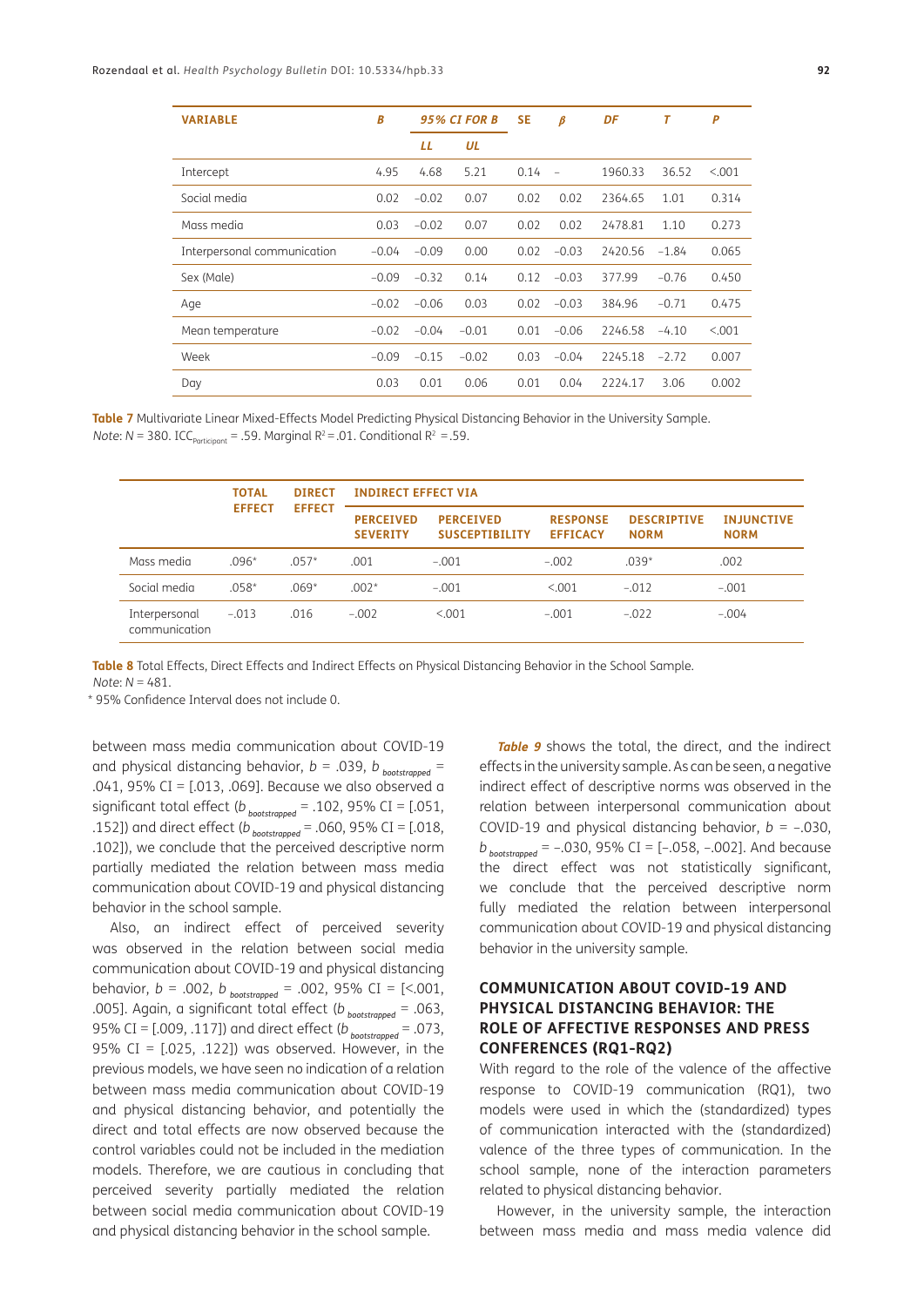have a small significant relation with physical distancing behavior, *B* = .04, 95% CI = [.004, .08], *SE* = .02, *df* = 2389.47,  $p = .028$ . Inspecting the simple slopes for negative  $(3)$ , neutral  $(3-5)$ , and positive valence  $(3)$ showed that the relation between physical distancing and mass media was different for those who experienced the valence of communication on mass media as negative (small negative non-significant trend) compared to those who experienced the valence of communication on mass media as neutral to positive (non-significant relation), see **[Figure 1](#page-12-1)**.

Our second research question explored the relation between COVID-19 national press conferences and young people's physical distancing behavior. In both samples, the average physical distancing was not higher on the day of the press conferences, nor on the day after the press conference as compared to the other days, see **[Figure 2](#page-13-0)**. In the figure, the days on which a national press conference was released are marked with a vertical line and square boxes.

Second, we looked at the linear relation between the number of days since the last national press conferences and physical distancing behaviors. In both samples, we did not observe a linear relation between the number of days since the last press conference and physical distancing behavior, see **[Figure 3](#page-13-1)**.

## **ADDITIONAL ANALYSIS: EXPLORING THE DIRECTIONALITY OF THE RELATION BETWEEN DESCRIPTIVE NORMS AND PHYSICAL DISTANCING BEHAVIOR**

Finally, given the consistently large effect size observed for the relation between descriptive norm and physical distancing behavior, we decided to further investigate the directionality of this relation. Although based on the theory we assume that the direction points from descriptive norm to behavior, it is also conceivable that an individual's engagement in a behavior affects how they perceive peers in their social environment to behave. To test both effects simultaneously we used random intercept cross-lagged models the causal relations between the descriptive norm and physical distancing behavior on consecutive days and controlling for the observed association (covariance)

|                                | <b>TOTAL</b>  | <b>DIRECT</b> | <b>INDIRECT EFFECT VIA</b>          |                                           |                                    |                                   |                                  |  |  |  |
|--------------------------------|---------------|---------------|-------------------------------------|-------------------------------------------|------------------------------------|-----------------------------------|----------------------------------|--|--|--|
|                                | <b>EFFECT</b> | <b>EFFECT</b> | <b>PERCEIVED</b><br><b>SEVERITY</b> | <b>PERCEIVED</b><br><b>SUSCEPTIBILITY</b> | <b>RESPONSE</b><br><b>EFFICACY</b> | <b>DESCRIPTIVE</b><br><b>NORM</b> | <b>INJUNCTIVE</b><br><b>NORM</b> |  |  |  |
| Mass media                     | $-.001$       | .008          | .001                                | .000                                      | $-.002$                            | $-.006$                           | $-.001$                          |  |  |  |
| Social media                   | .025          | .039          | .002                                | $-.001$                                   | $-.004$                            | $-.011$                           | $-.001$                          |  |  |  |
| Interpersonal<br>communication | $-.072*$      | $-.041$       | .000                                | .001                                      | $-.002$                            | $-.030*$                          | .001                             |  |  |  |

<span id="page-12-0"></span>**Table 9** Total Effects, Direct Effects and Indirect Effects on Physical Distancing Behavior in the University Sample. *Note*: *N* = 404.

\* 95% Confidence Interval does not include 0.



<span id="page-12-1"></span>**Figure 1** Simple Slopes of the Interaction Between Mass Media and Mass Media Valence on Physical Distancing in the University Sample.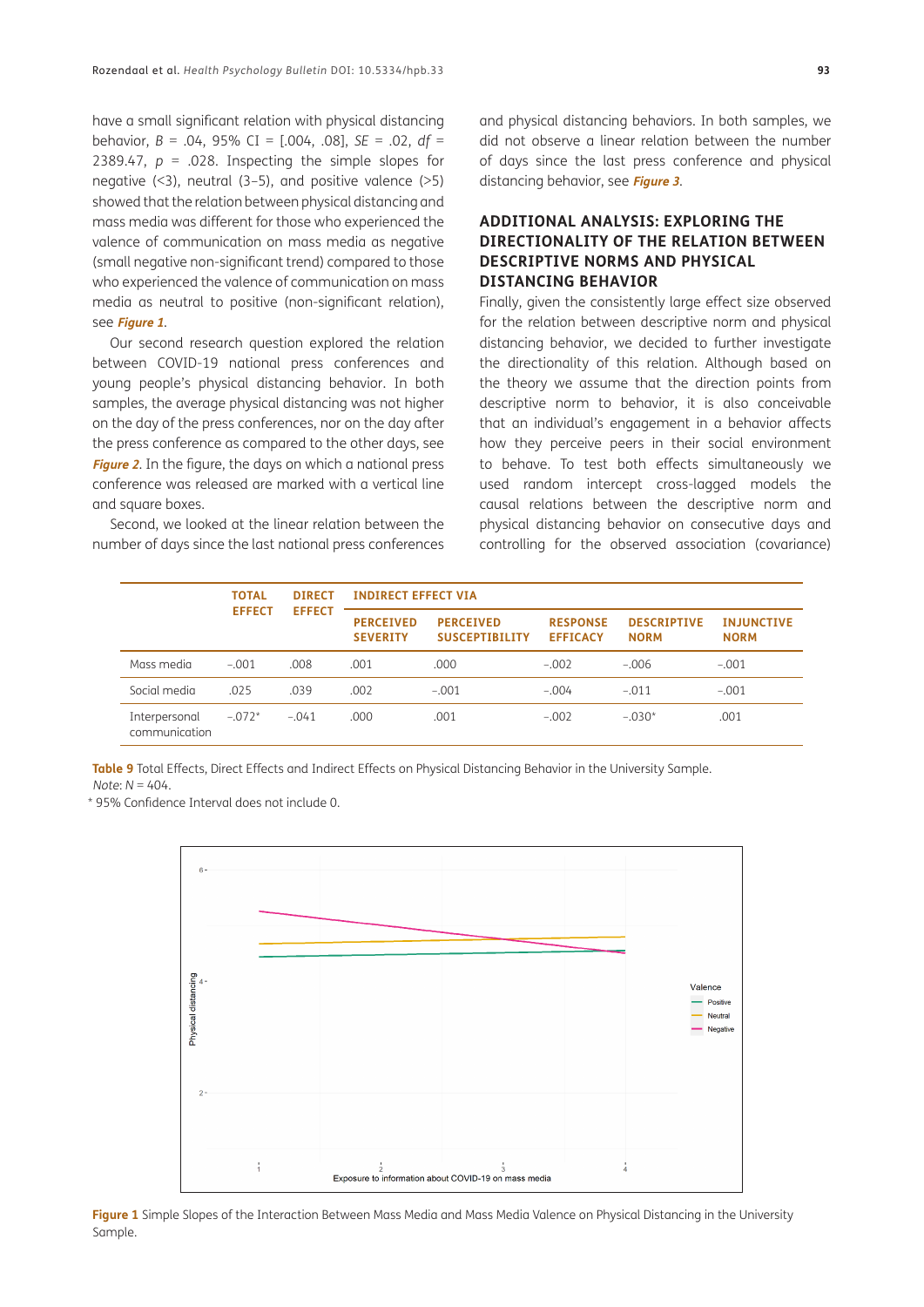

<span id="page-13-0"></span>**Figure 2** Average Physical Distancing Behavior in the Two Samples from Monday May 4th until Friday May 22nd. *Note*: Days on which a press conference was held are marked with a box and a vertical line (May 5th and May 19th).



<span id="page-13-1"></span>**Figure 3** Average Physical Distancing Behavior in the Two Samples in the Days After a National Press Conference. *Note*: The dotted line represents the estimated linear relation between the mean physical distancing behavior and the days since the last press conference.

between descriptive norm and physical distancing and their autoregressive effects (Hamaker et al., 2015). For each sample, a separate model was specified in which the lagged regressions predicted the behavior or the descriptive norms on the subsequent day of the week. The week (week 1 vs week 2) was added as a grouping variable to control for differences between the weeks. We constrained all covariances, autoregressive effects, and cross-lagged effects to be the same to have average effects for the school sample and the university sample.

The models had a good fit (Hu & Bentler, 1999; Kline, 2015) for the school sample;  $\chi^2$ /df = 1.528, CFI = .980, TLI = .980, RMSEA = .034, SRMR = .052, and the university sample:  $y^2$ /df = 1.416, CFI = .979, TLI = .980, RMSEA = .032, SRMR = .056. Also, significant average covariances of the descriptive norm and physical distancing behavior on the same day were observed in both the school sample (*b =* .335, *SE =* .022, *z* = 15.23, *p* < .001) and the university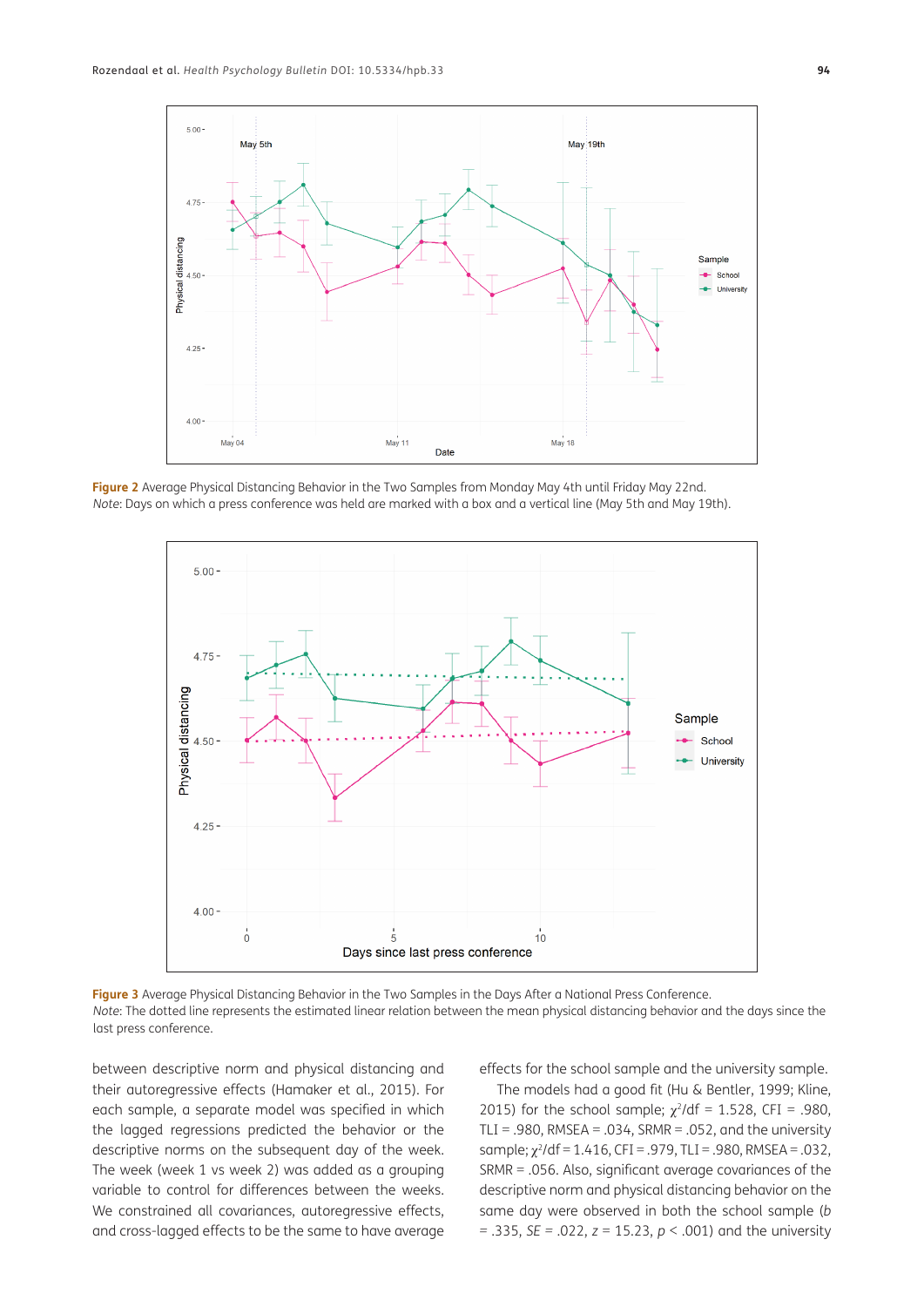sample (*b =* .241, *SE =* .020, *z* = 11.98, *p* < .001). As can be seen in **[Tables 10](#page-14-0)** and **[11](#page-14-1)**, the autoregressive effect of the descriptive norm was found in the school sample and the autoregressive effects of physical distancing behaviors were observed in both samples. With regard to the directionality of the relation, only a significant effect of physical distancing on the descriptive norm in the subsequent day was observed in the university sample, indicating a reversed direction leading from physical distancing behavior to the perceived social norms. All other relations were nonsignificant, yielding no further insight into the directionality of the relation between perceived social norms and physical distancing behavior.

#### **DISCUSSION**

The aim of this study was to gain a better understanding of young people's physical distancing behavior during the COVID-19 pandemic. We specifically focused on investigating the psychosocial determinants of young people's physical distancing behavior, and the role of exposure to information about COVID-19 through direct (i.e., interpersonal) and mediated communication (i.e., mass media, social media). The aim was addressed in a daily diary study among Dutch adolescents (school sample) and young adults (university sample), involving daily surveys administered on weekdays during two weeks in May 2020, a few months after the start of the COVID-19 pandemic. Based on our findings, four main conclusions can be drawn.

First, our findings demonstrate that the perceived descriptive norm was the strongest predictor of physical

distancing behavior among both adolescents and young adults, followed by the perceived response efficacy, and the injunctive norm. The perceived severity was only a significant predictor of physical distancing in the school sample. It should be noted that the average score for this measure was very high, which may indicate a ceiling effect (most adolescents experienced the spread of the COVID-19 virus as highly severe). Nevertheless, there was still enough variance in the variable to signal an effect, and robust estimation yielded similar results. The descriptive norm was even more strongly prevailing among adolescents, while the perceived response efficacy appeared to play a complementary important role among young adults. These results indicate that the descriptive norm seems, relatively, the most important psychosocial determinant to target in physical distancing interventions in young people. Interestingly, our multivariate analyses did not yield any evidence for perceived susceptibility as a predictor of physical distancing behavior, neither among adolescents nor young adults, while the univariate analyses showed only a weak association. Potentially, some of the individual behavioral determinants become redundant in predicting physical activity when all other predictors are considered, due to interrelatedness, or dependence, of these psychosocial constructs. Also, perceived susceptibility could overlap with other predictors, resulting in a non-significant unique explained variance that is not overlapping with any of the other predictors (G.-J. Peters & Crutzen, 2018).

These findings are largely in line with psychosocial models, such as the Health Belief Model (Glanz et al., 2015) and the Protection Motivation Theory (Rogers, 1975;

| <b>PREDICTOR</b>    | <b>CRITERION (T+1)</b> | B   | <b>95% CI FOR B</b> |     | SE  | -Z   | P    |
|---------------------|------------------------|-----|---------------------|-----|-----|------|------|
|                     |                        |     | Ħ                   | UL  |     |      |      |
| Descriptive norm    | Descriptive norm       |     | .10 .01             | .19 | .05 | 2.22 | .026 |
| Physical distancing | Descriptive norm       |     | .03 –.07            | .13 | .05 | 0.62 | -538 |
| Descriptive norm    | Physical distancing    |     | .05 -.01            | .11 | .03 | 1.50 | .134 |
| Physical distancing | Physical distancing    | .09 | .01                 | .17 | .04 | 2.18 | .029 |

<span id="page-14-0"></span>**Table 10** Random Intercept Cross-lagged Panel Model for the School Sample. *Note*: *N* = 464.

| <b>PREDICTOR</b>    | <b>CRITERION (T+1)</b> | В       | <b>95% CI FOR B</b> |      | SE   | z       | P     |
|---------------------|------------------------|---------|---------------------|------|------|---------|-------|
|                     |                        |         | LL                  | UL   |      |         |       |
| Descriptive norm    | Descriptive norm       | 0.02    | $-0.06$             | 0.11 | 0.04 | 0.51    | 0.613 |
| Physical distancing | Descriptive norms      | 0.10    | 0.00                | 0.19 | 0.05 | 1.96    | 0.050 |
| Descriptive norm    | Physical distancing    | $-0.03$ | $-0.10$             | 0.04 | 0.03 | $-0.92$ | 0.360 |
| Physical distancing | Physical distancing    | 0.21    | 0.12                | 0.29 | 0.04 | 4.84    | 0.000 |

<span id="page-14-1"></span>**Table 11** Random Intercept Cross-lagged Panel Model for the University Sample. *Note*: *N* = 398.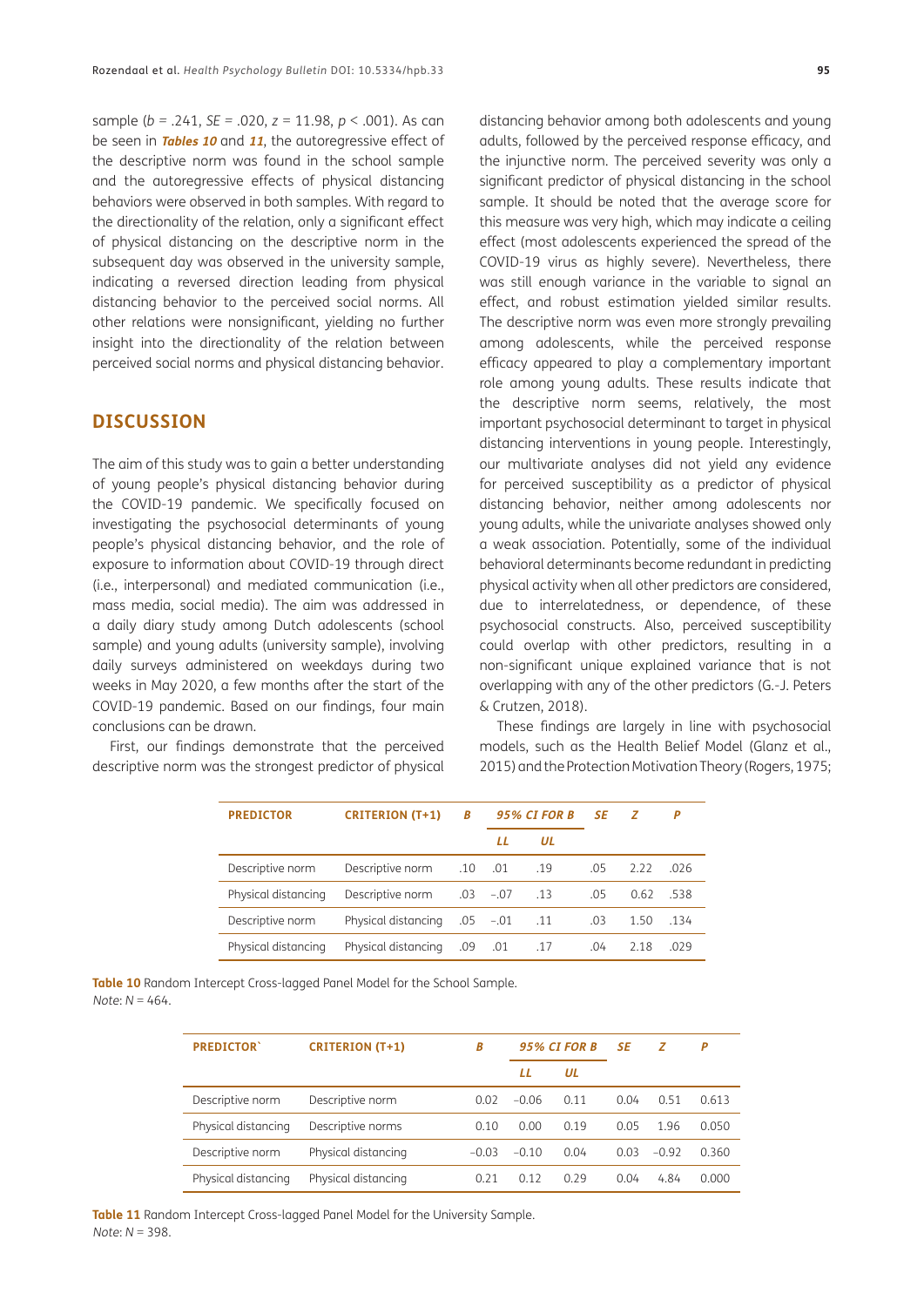Witte, 1992), showing that perceptions about the threat and perceptions about the efficacy of the recommended preventive behavior both related to physical distancing behavior. Additionally, in line with Social Cognitive Theory (Bandura, 1986, 2004), our findings show that perceived social norms are related to young people's physical distancing behavior as well. This confirms the argument previously made by others that when studying physical distancing behavior or other preventive health behaviors, social norms must be considered to gain a full understanding of the behavior (Bavel et al., 2020; Chan et al., 2020). Importantly, conclusions with regard to the relation between perceived social norms and physical distancing behavior should be interpreted with caution. Based on Social Cognitive Theory (Bandura, 1986, 2004) a plausible interpretation of this relation would be that young people's physical distancing behavior is influenced by how they perceive peers in their social environment behave. However, the observed relation could also be interpreted as a false consensus effect (Ross et al., 1977), whereby individuals exaggerate the likelihood that other people are like themselves. In other words, the young people in our sample could have assumed that their physical distancing behavior is relatively widespread among their friends. As such, their reflection on their own physical distancing behavior may have affected their perceptions of the behavior of their friends (i.e, perceived social norms). Although our additional analyses into the directionality of the relation between social norms and physical distancing give some indication that physical distancing influences the perceived social norm, we cannot tell based on our data whether this is caused by a false consensus effect.

Taken together, the above described findings suggest that for behavioral intervention (research), social norms, perceived severity, and perceived efficacy of the behavioral measures appear to be the most promising determinants to focus on. Despite the convincing and consistent importance of social norms in our analyses, we recommend intervention research to also investigate the potential of alternative determinants, because social norms may be more difficult to manipulate than perceived severity and response efficacy.

A second conclusion that we can draw based on our findings is that adolescents who are more exposed to communication about the COVID-19 pandemic on *mass media* also engage more in physical distancing behavior, which is explained by an increased perception of the behavior in their social environment. Adolescents who were more often exposed to communication about COVID-19 on mass media perceived that their friends more often kept a 1.5-meter distance from others, which in turn related to an increase in their own physical distancing behavior. This indicates that social norms can be derived through indirect mediated communication, for example through mass media (Hong & Kim, 2020;

Rimal & Storey, 2020). It should be noted that we have not found any statistical evidence for this relation among young adults. Moreover, the above described results need to be interpreted with caution, because the observed relation for mass media is small and our study does not allow conclusions about the directionality for this mediated association.

Aside from a few weak indirect paths between the three types of communication and physical distancing, hardly any evidence was found that exposure to COVIDrelated information was related to physical distancing behavior. One explanation for this is that the COVID-19 related communication on mass media, overall, is more formal and controlled than information via social media and interpersonal communication. During the COVID-19 pandemic, mass media communication channels such as television, radio, newspaper, news apps, and websites are being used extensively by the government, health organizations, and journalists to share information about COVID-19 and specifically about physical distancing as one of the recommended behaviors to combat the virus. Information about COVID-19 and physical distancing on social media and between is also shared by informal sources (e.g., influencers, celebrities, friends, and other acquaintances) (Manganello et al., 2020), while interpersonal communication only involves informal sources. Our findings warrant further research to dive deeper into the specific content of the COVID-19 communication that individuals are exposed to, for example differentiating between more or less controlled and reliable content.

Providing further support for that recommendation, our exploratory analyses regarding affective responses to communication demonstrated that young adults' exposure to COVID-related mass media communication was negatively associated with physical distancing for those young adults who experienced more negative feelings with the exposure. This indicates that the valence of the feelings people experience about information about COVID-19 can influence the direction of the relation between exposure to communication about COVID-19 and physical distancing behavior.

This is in line with the affect-as-information hypothesis (Storbeck & Clore, 2008) and earlier research showing that more negative valenced experiences can deter people from performing the desired behavior, while more positively valenced experiences can actually stimulate people to perform the behavior (Janicke-Bowles et al., 2019; Witte, 1992). Confirmatory replications of these findings are needed to draw more robust conclusions, but these preliminary results suggest that the valence of the feelings people experience about information about COVID-19 should be taken into account when studying the impact of pandemic-related communication. Referring to our recommendation to dive deeper into the specific content of communication, affective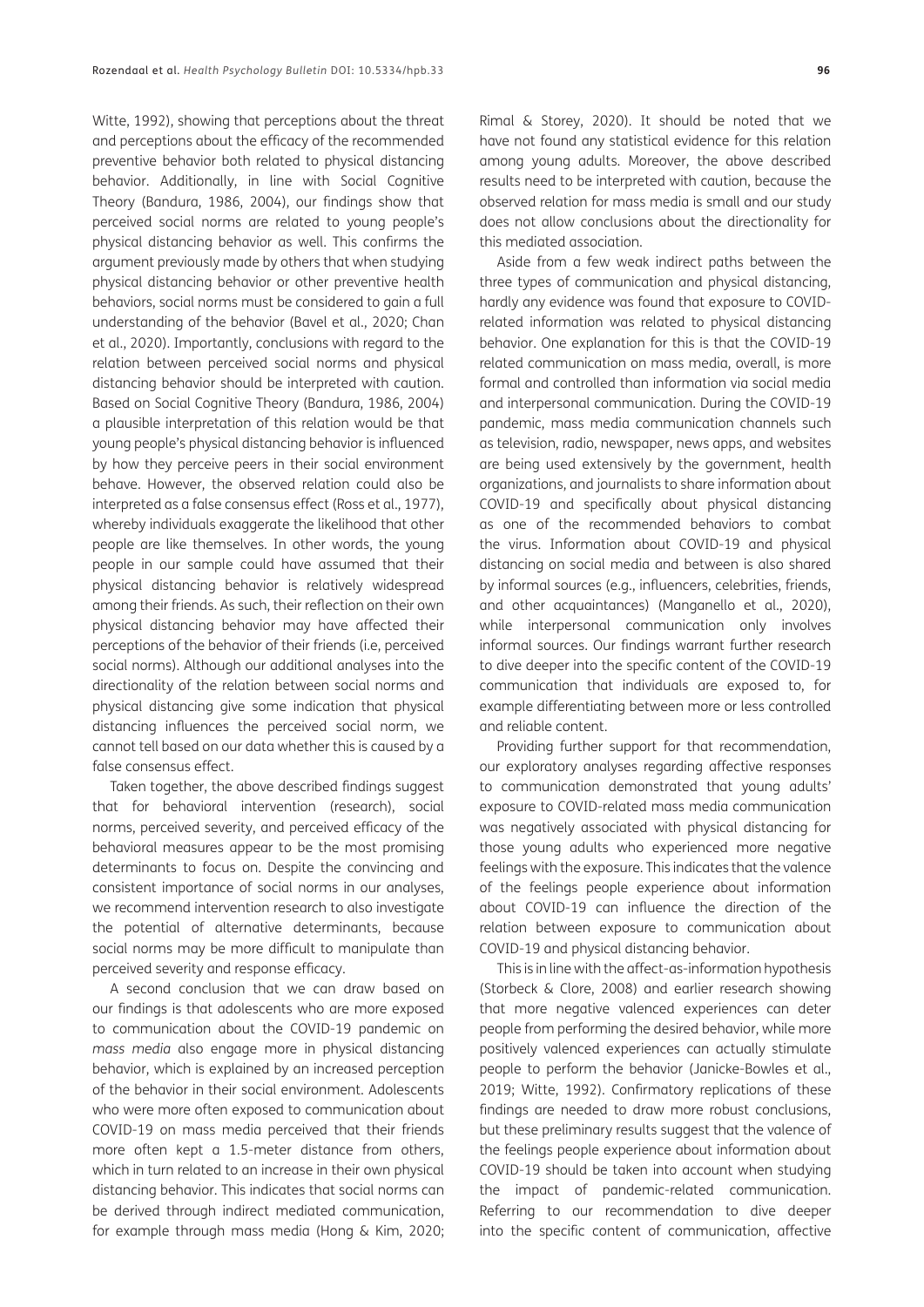responses are highly likely to relate to the valence of the communication, for example distinguishing between more or less threatening, hopeful and/or inspiring content.

Fourth, in both the school and university samples, we did not observe an increase in physical distancing behavior on the day of the national press conferences nor on the days thereafter. However, in general, we did see a small decline in physical distancing behavior over time (within the weeks but also between the weeks). An explanation for this might be that in the period in which this research was conducted, the number of COVIDrelated infections, hospital admissions, and deaths in the Netherlands decreased and a 'road map' containing the gradual phasing out of the strict lockdown measures (e.g., reopening primary schools, contact professions back to work, outdoor sports allowed, reopening restaurants and bars) was presented by the government. Although the advice to keep a distance from others remained unabated despite these relaxations, it is quite possible that the participants in this study felt less compelled to adhere to it because of these positive developments.

Finally, our analyses yielded another opening for further investigation, namely that the weather conditions, particularly the daily temperature, played a significant role in young people's physical distancing behavior. Some of our analyses, in which the daily temperature was added as a covariate, showed that the higher the daily temperature, the less likely young people were to keep a distance. An explanation for this is that when the temperature rises, people go outside more often and meet with others, for example in a park, forest, or on the beach. This finding shows that contextual factors, such as the weather, can play an important role in young people's compliance with the behavioral regulations. This insight might be of interest to other researchers as well as professionals involved in COVID-19 policy development, which may not only involve behavioral intervention, stimulating ability and motivation to engage in the desired behavior, but also intervention in the physical environment, increasing the opportunity to engage in the behavior (Michie et al., 2011).

#### **STRENGTHS, LIMITATIONS, AND RECOMMENDATIONS**

By using a daily diary methodology to measure physical distancing behavior, its behavioral determinants, and exposure to communication about COVID-19, we were able to address some of the shortcomings of retrospective self-reported measures. More specifically, with the used methodology we were able to assess the variety of variables more accurately while addressing certain confounders that have to do with the timing of the measurement (for example, answering the questionnaire on Monday versus a Friday) or factors that differ between days (such as the weather or national press conferences). Furthermore, this study has pursued transparent, openscience practices in which the hypotheses and analyses have been preregistered and the data and scripts are publicly available.

The research also has some limitations that must be considered when interpreting the findings and that can be addressed in future research. First, although we intended to measure perceived self-efficacy as one of the behavioral determinants, unfortunately, this variable was not included in the daily questionnaires due to a technical error. According to health behavior theory and research (Glanz et al., 2015; Witte, 1992), people who believe in their capability to engage in protective behavior (i.e., high self-efficacy) are more likely to engage in the behavior than those with low self-efficacy (Rosenstock et al., 2016). In order to fully understand what drives young people's physical distancing behavior, future research should investigate the importance of self-efficacy (i.e., young people's belief in their own ability to keep a physical distance of 1.5 meter from others) as one of the behavioral determinants of young people's physical distancing behavior.

Second, physical distancing was measured through self-report. The respondents were asked to report each day how often they had kept a physical distance from others in the past 24 hours. It is conceivable that the actual physical distancing behavior of the participants deviated from what they reported, partly because selfreporting of behavior is subject to recall bias. Even though the measures used were adequate to assess fluctuations and associations with the determinants, future research could try to investigate the physical distancing behavior of young people more objectively, for example by using smartphone Bluetooth technology with which proximity to others can be automatically recorded (Simoski et al., 2020; Woudenberg et al., 2020). Or perhaps, with additional consent, using data from corona exposure apps.

Third, a comparable limitation applies to the measurement of exposure to information about COVID-19, which indicated young people's subjective assessment of the amount of information they were exposed to. The actual, objective amount of information exposure can deviate from this subjective assessment. Also, as indicated above, because information exposure was measured at a general level we do not know to what specific COVID-19 related content they were exposed. For future research, it is important to investigate in a more objective way how much of what kind of information young people consume and how that is, subsequently, related to their physical distancing behavior, for example by using media use tracking tools combined with content analysis.

Fourth, in this study, students could voluntarily register for participation. A disadvantage of this method is that self-selection bias can occur, which in this study may have caused a gender imbalance (more young women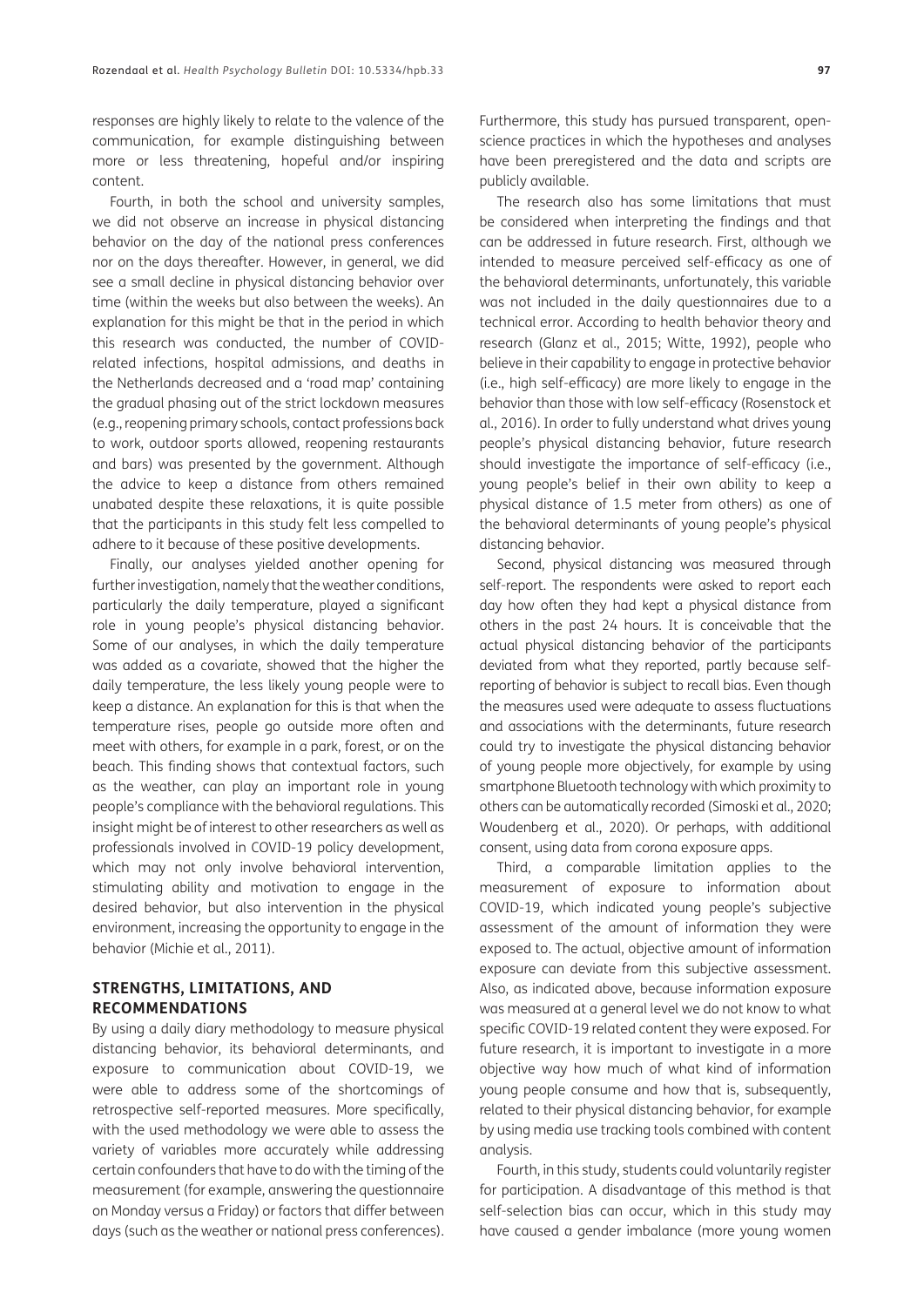than young men) in the sample. Based on the data, we cannot conclude that there are differences in the physical distancing behavior of young men and women, although other studies have found lower compliance among young males. A possible explanation is that the young males who agreed to participate were those inclined to be more conscientious or public-spirited and as a result also more inclined to adhere to the COVID-preventive measures, such as physical distancing. Consequently, they may not be representative of the broader young male population.

Finally, it should be noted that based on our data and analyses, no conclusions can be drawn about the directionality or the causality of the relations found. Our preliminary analyses exploring the directionality of the relation between the descriptive social norm and physical distancing behavior did not yield unambiguous additional insights. It is conceivable that these relations take more time to grow, or merely co-occur after the first steep increase in the early days of the crisis. It should be noted that most of our participants engaged in physical distancing behaviors, and fluctuations might pertain to slight dents in the maintenance of the behavior (for example due to temporary decreased ability or motivation). Further longitudinal research is needed to establish the causality of the relations found, varying between different intervals of time used in the analytical models. Furthermore, experimental research is needed to come to decisive conclusions about the causality of the relations observed, and their value for public intervention policies. Rapid-cycle experiments might be the most promising next step to select a strategy for larger-scale field interventions, testing and comparing the efficacy of targeting the various behavioral determinants. The rapid-cycle evaluation approach (Cody & Asher, 2014) involves small-scale studies that use random assignment to determine the impact of (components of) an intervention program over a short time-span and, thereby, allow to test and compare various intervention strategies to develop and improve intervention programs.

Our study indicates that such interventions should focus on descriptive and injunctive norms, and/or the perceived severity and the perceived efficacy of the behavioral measure. Social network intervention might provide a promising avenue (Smit et al., 2020; Valente, 2012; Van Woudenberg et al., 2020), in which selected peer influencers (or even social media influencers) can be encouraged to explain and endorse the publicly communicated behavioral measures, emphasizing the severity of the spreading of the virus and the efficacy of the behavior in stopping the virus from spreading. Such influencers might even encourage the use of reliable public information, for example following official sources such as governmental sources and the national health institute. Based on the literature on communication to young people (Buijzen, in press; Smit et al., in press; Yeager et al., 2018), it is crucial that such interventions are developed in collaboration with the target group and the influencers, and that the information provided is clear and simple, preferably focusing on one target behavior.

## **DATA ACCESSIBILITY STATEMENT**

The data, syntax and output files are all stored on the Open Science Framework (OSF, *<https://osf.io/3qgud/>*).

## **ETHICS AND CONSENT**

Informed consent was obtained from the participants before the start of the first measurement. For participants younger than 16, informed consent was obtained from one of the parents. Study procedures were approved by the Ethics Committee of the Erasmus University Rotterdam on April 16<sup>th</sup>, 2020 (application number 20–036).

## **FUNDING INFORMATION**

The research leading to these results has received funding from the NWO Vici grant, file number VI.C.181.045, and the Spinoza prize awarded to Prof. dr. Eveline Crone.

## **COMPETING INTERESTS**

The authors have no competing interest to disclose.

## <span id="page-17-0"></span>**AUTHOR AFFILIATIONS**

**Esther Rozendaal** *[orcid.org/0000-0003-1234-8496](https://orcid.org/0000-0003-1234-8496)* Erasmus University Rotterdam, NL

**Thabo van Woudenberg** *[orcid.org/0000-0002-8586-5876](https://orcid.org/0000-0002-8586-5876)* Erasmus University Rotterdam, NL

**Eveline Crone***[orcid.org/0000-0002-7508-6078](https://orcid.org/0000-0002-7508-6078)* Erasmus University Rotterdam, NL

**Kayla Green** *[orcid.org/0000-0001-6962-4047](https://orcid.org/0000-0001-6962-4047)* Erasmus University Rotterdam, NL

**Suzanne van de Groep***[orcid.org/0000-0001-6135-0053](https://orcid.org/0000-0001-6135-0053)* Erasmus University Rotterdam, NL

#### **Rebecca de Leeuw** Radboud University, NL

**Sophie Sweijen** *[orcid.org/0000-0002-9960-0182](https://orcid.org/0000-0002-9960-0182)* Erasmus University Rotterdam, NL

**Moniek Buijzen** *[orcid.org/0000-0003-3780-0856](https://orcid.org/0000-0003-3780-0856)* Erasmus University Rotterdam, NL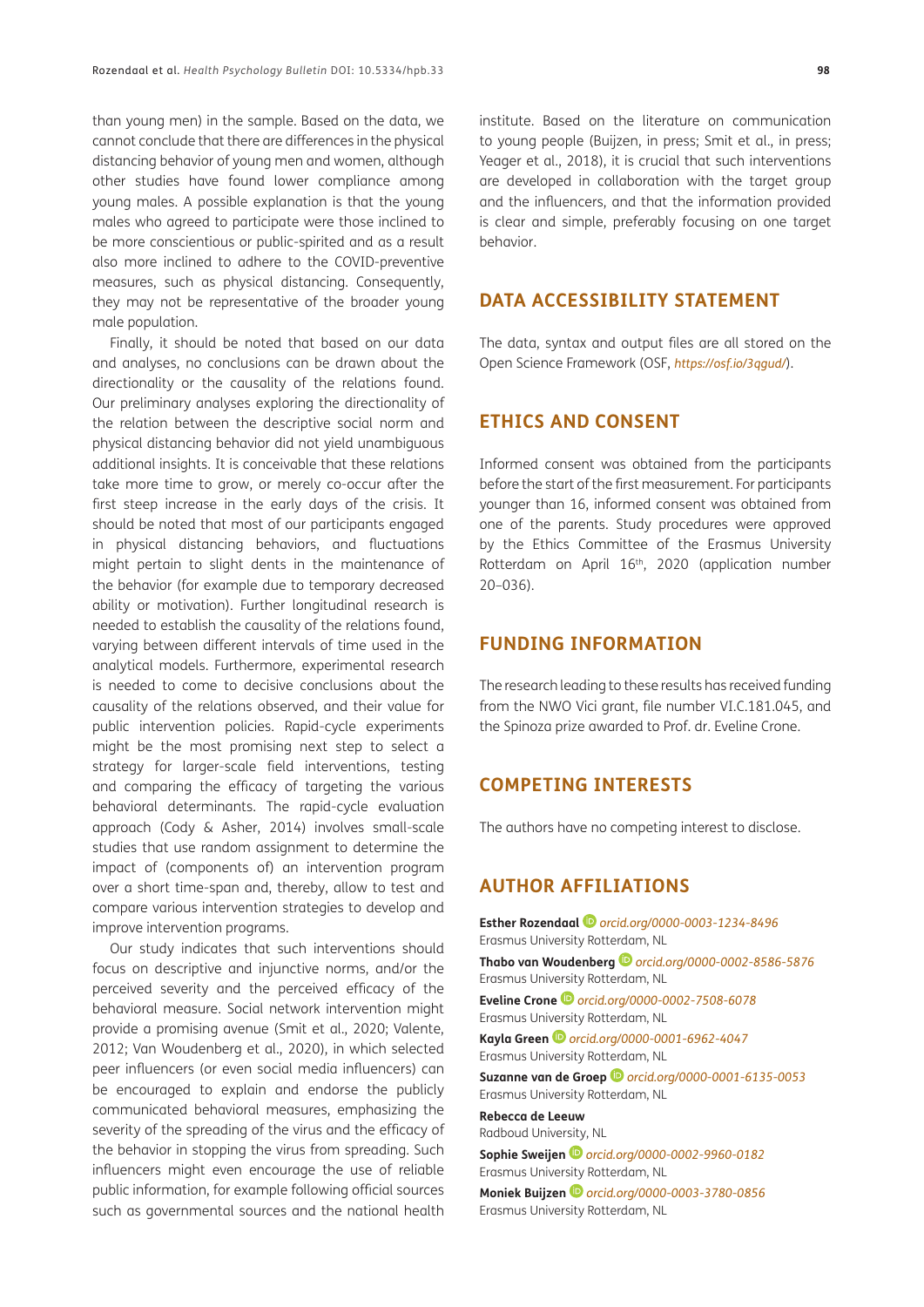## **REFERENCES**

**Anderson, R. M., Heesterbeek, H., Klinkenberg, D.,** &

**Hollingsworth, T. D.** (2020). How will country-based mitigation measures influence the course of the COVID-19 epidemic? *The Lancet*, *395*(10228), 931–934. DOI: *[https://](https://doi.org/10.1016/S0140-6736(20)30567-5) [doi.org/10.1016/S0140-6736\(20\)30567-5](https://doi.org/10.1016/S0140-6736(20)30567-5)*

- **Bandura, A.** (1986). *Social foundations of thought and action: A social cognitive theory*. Prentice-Hall, Inc.
- **Bandura, A.** (2004). Health promotion by social cognitive means. *Health Education & Behavior: The Official Publication of the Society for Public Health Education*, *31*(2), 143–164. DOI: *<https://doi.org/10.1177/1090198104263660>*
- **Bates, D., Mächler, M., Bolker, B.,** & **Walker, S.** (2014). Fitting Linear Mixed-Effects Models using lme4. *ArXiv:1406.5823 [Stat]*. *<http://arxiv.org/abs/1406.5823>*. DOI: *[https://doi.](https://doi.org/10.18637/jss.v067.i01) [org/10.18637/jss.v067.i01](https://doi.org/10.18637/jss.v067.i01)*
- **Bavel, J. J. V., Baicker, K., Boggio, P. S., Capraro, V., Cichocka, A., Cikara, M., Crockett, M. J., Crum, A. J., Douglas, K. M., Druckman, J. N., Drury, J., Dube, O., Ellemers, N., Finkel, E. J., Fowler, J. H., Gelfand, M., Han, S., Haslam, S. A., Jetten, J.,** … **Willer, R.** (2020). Using social and behavioural science to support COVID-19 pandemic response. *Nature Human Behaviour*, *4*(5), 460–471. DOI: *[https://doi.org/10.1038/](https://doi.org/10.1038/s41562-020-0884-z) [s41562-020-0884-z](https://doi.org/10.1038/s41562-020-0884-z)*
- **Bish, A.,** & **Michie, S.** (2010). Demographic and attitudinal determinants of protective behaviours during a pandemic: A review. *British Journal of Health Psychology*, *15*(4), 797– 824. DOI: *<https://doi.org/10.1348/135910710X485826>*
- **Bolsen, T., Leeper, T. J.,** & **Shapiro, M. A.** (2014). Doing What Others Do: Norms, Science, and Collective Action on Global Warming. *American Politics Research*, *42*(1), 65–89. DOI: *<https://doi.org/10.1177/1532673X13484173>*
- **Buijzen, M.** (in press). Behind the policy frontlines in the Netherlands during the corona crisis. *Journal of Children and Media*. DOI: *[https://doi.org/10.1080/17482798.2020.1](https://doi.org/10.1080/17482798.2020.1858899) [858899](https://doi.org/10.1080/17482798.2020.1858899)*
- **Chan, D. K. C., Zhang, C.-Q.,** & **Weman-Josefsson, K.** (2020). Why people failed to adhere to COVID-19 preventive behaviors? Perspectives from an integrated behavior change model. *Infection Control & Hospital Epidemiology*, 1–2. DOI: *<https://doi.org/10.1017/ice.2020.245>*
- **Chu, D. K., Akl, E. A., Duda, S., Solo, K., Yaacoub, S., Schünemann, H. J., Chu, D. K., Akl, E. A., El-harakeh, A., Bognanni, A., Lotfi, T., Loeb, M., Hajizadeh, A., Bak, A., Izcovich, A., Cuello-Garcia, C. A., Chen, C., Harris, D. J., Borowiack, E.,** … **Schünemann, H. J.** (2020). Physical distancing, face masks, and eye protection to prevent person-to-person transmission of SARS-CoV-2 and COVID-19: A systematic review and meta-analysis. *The Lancet*, *395*(10242), 1973–1987. DOI: *[https://doi.org/10.1016/](https://doi.org/10.1016/S0140-6736(20)31142-9) [S0140-6736\(20\)31142-9](https://doi.org/10.1016/S0140-6736(20)31142-9)*
- **Cialdini, R. B.,** & **Goldstein, N. J.** (2004). Social Influence: Compliance and Conformity. *Annual Review of Psychology*, *55*(1), 591–621. DOI: *[https://doi.org/10.1146/annurev.](https://doi.org/10.1146/annurev.psych.55.090902.142015) [psych.55.090902.142015](https://doi.org/10.1146/annurev.psych.55.090902.142015)*
- **Cody, S.,** & **Asher, A.** (2014). *Smarter, Better, Faster: The Potential for Predictive Analytics and Rapid-Cycle Evaluation to Improve Program Development and Outcomes* (98089696543d416996316bdeb6ce50a5; Mathematica Policy Research Reports). *Mathematica Policy Research*. *[https://ideas.repec.org/p/mpr/](https://ideas.repec.org/p/mpr/mprres/98089696543d416996316bdeb6ce50a5.html) [mprres/98089696543d416996316bdeb6ce50a5.html](https://ideas.repec.org/p/mpr/mprres/98089696543d416996316bdeb6ce50a5.html)*
- **Coyne, S. M., Padilla-Walker, L. M., Holmgren, H. G., Davis, E. J., Collier, K. M., Memmott-Elison, M. K.,** & **Hawkins, A. J.** (2018). A meta-analysis of prosocial media on prosocial behavior, aggression, and empathic concern: A multidimensional approach. *Developmental Psychology*, *54*(2), 331–347. DOI: *<https://doi.org/10.1037/dev0000412>*
- **Crutzen, R.,** & **Peters, G.-J. Y.** (2020). Chapter 6 selecting determinants. In *The book of behavior change*. *[https://a-bc.](https://a-bc.gitlab.io/bbc/book-of-behavior-change.pdf) [gitlab.io/bbc/book-of-behavior-change.pdf](https://a-bc.gitlab.io/bbc/book-of-behavior-change.pdf)*
- **Donadiki, E. M., Jiménez-García, R., Hernández-Barrera, V., Sourtzi, P., Carrasco-Garrido, P., López de Andrés, A., Jimenez-Trujillo, I.,** & **Velonakis, E. G.** (2014). Health Belief Model applied to non-compliance with HPV vaccine among female university students. *Public Health*, *128*(3), 268–273. DOI: *<https://doi.org/10.1016/j.puhe.2013.12.004>*
- **Frey, B. S.,** & **Meier, S.** (2004). Social Comparisons and Pro-Social Behavior: Testing "Conditional Cooperation" in a Field Experiment. *The American Economic Review*, *94*(5), 1717– 1722. DOI: *<https://doi.org/10.1257/0002828043052187>*
- **Glanz, K., Rimer, B. K.,** & **Viswanath, K.** (2015). *Health Behavior: Theory, Research, and Practice*. John Wiley & Sons.
- **Goldberg, M., Gustafson, A., Maibach, E., van der Linden, S., Ballew, M., Bergquist, P., Kotcher, J., Marlon, J., Rosenthal, S.,** & **Leiserowitz, A.** (2020). *Social norms motivate COVID-19 preventive behaviors*. DOI: *[https://doi.org/10.31234/osf.](https://doi.org/10.31234/osf.io/9whp4) [io/9whp4](https://doi.org/10.31234/osf.io/9whp4)*
- **Gollwitzer, P. M.** (1999). Implementation intentions: Strong effects of simple plans. *American Psychologist*, *54*(7), 493– 503. DOI: *<https://doi.org/10.1037/0003-066X.54.7.493>*
- **Hamaker, E. L., Kuiper, R. M.,** & **Grasman, R. P. P. P.** (2015). A critique of the cross-lagged panel model. *Psychological Methods*, *20*(1), 102–116. DOI: *[https://doi.org/10.1037/](https://doi.org/10.1037/a0038889) [a0038889](https://doi.org/10.1037/a0038889)*
- **Harper, C. A., Satchell, L. P., Fido, D.,** & **Latzman, R. D.** (2020). Functional Fear Predicts Public Health Compliance in the COVID-19 Pandemic. *International Journal of Mental Health and Addiction*. DOI: *[https://doi.org/10.1007/s11469-020-](https://doi.org/10.1007/s11469-020-00281-5) [00281-5](https://doi.org/10.1007/s11469-020-00281-5)*
- **Hertwig, R.,** & **Grüne-Yanoff, T.** (2017). *Nudging and Boosting: Steering or Empowering Good Decisions*. DOI: *[https://doi.](https://doi.org/10.1177/1745691617702496) [org/10.1177/1745691617702496](https://doi.org/10.1177/1745691617702496)*
- **Hong, Y.,** & **Kim, S.** (2020). Influence of Presumed Media Influence for Health Prevention: How Mass Media Indirectly Promote Health Prevention Behaviors through Descriptive Norms. *Health Communication*, *35*(14), 1800–1810. DOI: *<https://doi.org/10.1080/10410236.2019.1663585>*
- **Hornik, R.** (2002). *Public Health Communication: Evidence for Behavior Change*. Routledge. DOI: *[https://doi.](https://doi.org/10.4324/9781410603029) [org/10.4324/9781410603029](https://doi.org/10.4324/9781410603029)*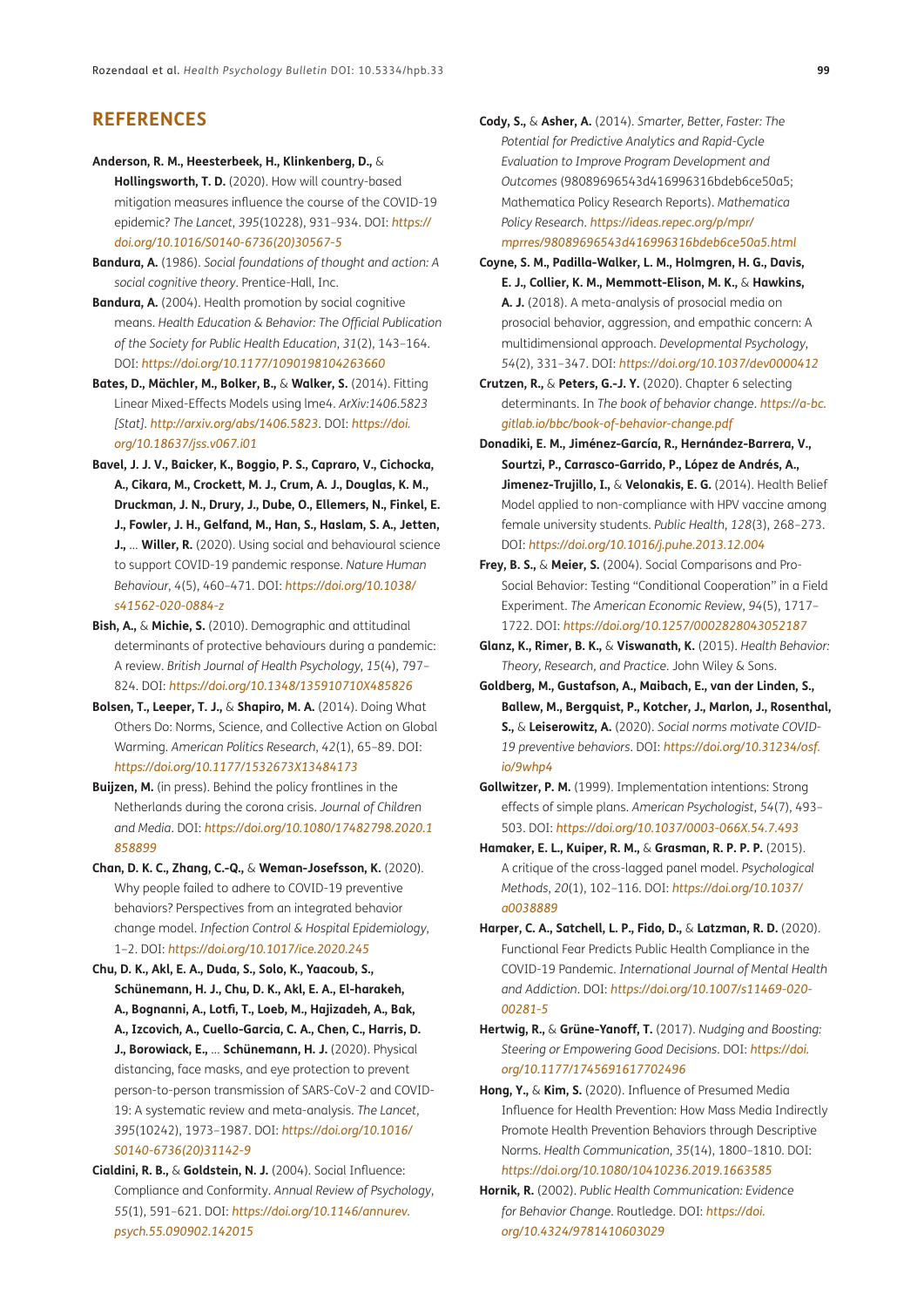- **Hu, L.,** & **Bentler, P. M.** (1999). Cutoff criteria for fit indexes in covariance structure analysis: Conventional criteria versus new alternatives. *Structural Equation Modeling: A Multidisciplinary Journal*, *6*(1), 1–55. DOI: *[https://doi.](https://doi.org/10.1080/10705519909540118) [org/10.1080/10705519909540118](https://doi.org/10.1080/10705519909540118)*
- **Janicke-Bowles, S. H., Raney, A. A., Oliver, M. B., Dale, K. R., Jones, R. P.,** & **Cox, D.** (2019). Exploring the Spirit in U.S. Audiences: The Role of the Virtue of Transcendence in Inspiring Media Consumption. *Journalism & Mass Communication Quarterly*, 1077699019894927. DOI: *<https://doi.org/10.1177/1077699019894927>*
- **Johnson, T., Dawes, C., Fowler, J.,** & **Smirnov, O.** (2020). Slowing COVID-19 transmission as a social dilemma: Lessons for government officials from interdisciplinary research on cooperation. *Journal of Behavioral Public Administration*, *3*(1). DOI: *[https://doi.org/10.30636/](https://doi.org/10.30636/jbpa.31.150) [jbpa.31.150](https://doi.org/10.30636/jbpa.31.150)*
- **Kline, R. B.** (2015). *Principles and Practice of Structural Equation Modeling,* Fourth Edition. Guilford Publications.
- **Kloeblen, A. S.,** & **Batish, S. S.** (1999). Understanding the intention to permanently follow a high folate diet among a sample of low-income pregnant women according to the Health Belief Model. *Health Education Research*, *14*(3), 327–338. DOI: *<https://doi.org/10.1093/her/14.3.327>*
- **Koch, J.** (2002). The Role of Exercise in the African-American Woman with Type 2 Diabetes Mellitus: Application of the Health Belief Model. *Journal of the American Academy of Nurse Practitioners*, *14*(3), 126–130. DOI: *[https://doi.](https://doi.org/10.1111/j.1745-7599.2002.tb00103.x) [org/10.1111/j.1745-7599.2002.tb00103.x](https://doi.org/10.1111/j.1745-7599.2002.tb00103.x)*
- **Koller, M.** (2016). robustlmm: An R Package for Robust Estimation of Linear Mixed-Effects Models. *Journal of Statistical Software*, *75*(1), 1–24. DOI: *[https://doi.](https://doi.org/10.18637/jss.v075.i06) [org/10.18637/jss.v075.i06](https://doi.org/10.18637/jss.v075.i06)*
- **Kollock, P.** (1998). Social Dilemmas: The Anatomy of Cooperation. *Annual Review of Sociology*, *24*(1), 183–214. DOI: *<https://doi.org/10.1146/annurev.soc.24.1.183>*
- **Kowalski, R. M.,** & **Black, K. J.** (2021). Protection Motivation and the COVID-19 Virus. *Health Communication*, *36*(1), 15–22. DOI: *<https://doi.org/10.1080/10410236.2020.1847448>*
- **Lin, Y., Hu, Z., Alias, H.,** & **Wong, L. P.** (2020). Influence of Mass and Social Media on Psychobehavioral Responses Among Medical Students During the Downward Trend of COVID-19 in Fujian, China: Cross-Sectional Study. *Journal of Medical Internet Research*, *22*(7), e19982. DOI: *[https://doi.](https://doi.org/10.2196/19982) [org/10.2196/19982](https://doi.org/10.2196/19982)*
- **Loewenstein, G. F., Weber, E. U., Hsee, C. K.,** & **Welch, Ned.** (2001). Risk as Feelings. *Psychological Bulletin*, *127*(2), 267– 286. DOI: *<https://doi.org/10.1037/0033-2909.127.2.267>*
- **Lunn, P. D., Belton, C. A., Lavin, C., McGowan, F. P., Timmons, S.,** & **Robertson, D. A.** (2020). Using Behavioral Science to help fight the Coronavirus. *Journal of Behavioral Public Administration*, *3*(1). DOI: *[https://doi.org/10.30636/](https://doi.org/10.30636/jbpa.31.147) [jbpa.31.147](https://doi.org/10.30636/jbpa.31.147)*
- **Manganello, J., Bleakley, A.,** & **Schumacher, P.** (2020). Pandemics and PSAs: Rapidly Changing Information in a New Media Landscape. *Health Communication*, *35*(14),

1711–1714. DOI: *[https://doi.org/10.1080/10410236.2020.](https://doi.org/10.1080/10410236.2020.1839192) [1839192](https://doi.org/10.1080/10410236.2020.1839192)*

- **Mantler, T.** (2013). A systematic review of smoking Youths' perceptions of addiction and health risks associated with smoking: Utilizing the framework of the health belief model. *Addiction Research & Theory*, *21*(4), 306–317. DOI: *<https://doi.org/10.3109/16066359.2012.727505>*
- **Michie, S., van Stralen, M. M.,** & **West, R.** (2011). The behaviour change wheel: A new method for characterising and designing behaviour change interventions. *Implementation Science: IS*, *6*, 42. DOI: *[https://doi.org/10.1186/1748-5908-](https://doi.org/10.1186/1748-5908-6-42) [6-42](https://doi.org/10.1186/1748-5908-6-42)*
- **Müller, B. C. N., van Baaren, R. B., Ritter, S. M., Woud, M. L., Bergmann, H., Harakeh, Z., Engels, R. C. M. E.,** & **Dijksterhuis, A.** (2009). Tell me why... The influence of selfinvolvement on short term smoking behaviour. *Addictive Behaviors*, *34*(5), 427–431. DOI: *[https://doi.org/10.1016/j.](https://doi.org/10.1016/j.addbeh.2008.12.016) [addbeh.2008.12.016](https://doi.org/10.1016/j.addbeh.2008.12.016)*
- **Nexøe, J., Kragstrup, J.,** & **Søgaard, J.** (1999). Decision on influenza vaccination among the elderly: A questionnaire study based on the Health Belief Model and the Multidimensional Locus of Control Theory. *Scandinavian Journal of Primary Health Care*, *17*(2), 105–110. DOI: *[https://](https://doi.org/10.1080/028134399750002737) [doi.org/10.1080/028134399750002737](https://doi.org/10.1080/028134399750002737)*
- **Park, T., Ju, I., Ohs, J. E.,** & **Hinsley, A.** (2020). Optimistic bias and preventive behavioral engagement in the context of COVID-19. *Research in Social and Administrative Pharmacy*. DOI: *[https://doi.org/10.1016/j.](https://doi.org/10.1016/j.sapharm.2020.06.004) [sapharm.2020.06.004](https://doi.org/10.1016/j.sapharm.2020.06.004)*
- **Peters, E., Lipkus, I.,** & **Diefenbach, M. A.** (2006). The Functions of Affect in Health Communications and in the Construction of Health Preferences. *Journal of Communication*, *56*(s1), S140–S162. DOI: *[https://doi.org/10.1111/j.1460-](https://doi.org/10.1111/j.1460-2466.2006.00287.x) [2466.2006.00287.x](https://doi.org/10.1111/j.1460-2466.2006.00287.x)*
- **Peters, G.-J.,** & **Crutzen, R.** (2018). Establishing determinant relevance using CIBER: An introduction and tutorial. *The European Health Psychologist*, *20*(3), 484–494. DOI: *[https://](https://doi.org/10.31234/osf.io/5wjy4) [doi.org/10.31234/osf.io/5wjy4](https://doi.org/10.31234/osf.io/5wjy4)*
- **R Core Team.** (2019). *R: A language and environment for statistical computing.* Vienna, Austria: R Foundation for Statistical Computing. *<https://www.r-project.org/>*
- **Rimal, R. N.,** & **Storey, J. D.** (2020). Construction of Meaning during a Pandemic: The Forgotten Role of Social Norms. *Health Communication*, *35*(14), 1732–1734. DOI: *[https://doi.](https://doi.org/10.1080/10410236.2020.1838091) [org/10.1080/10410236.2020.1838091](https://doi.org/10.1080/10410236.2020.1838091)*
- **Rogers, R. W.** (1975). A Protection Motivation Theory of Fear Appeals and Attitude Change1. *The Journal of Psychology*, *91*(1), 93–114. DOI: *[https://doi.org/10.1080/00223980.197](https://doi.org/10.1080/00223980.1975.9915803) [5.9915803](https://doi.org/10.1080/00223980.1975.9915803)*
- **Rosenstock, I. M., Strecher, V. J.,** & **Becker, M. H.** (2016). Social Learning Theory and the Health Belief Model. *Health Education Quarterly*. DOI: *[https://doi.](https://doi.org/10.1177/109019818801500203) [org/10.1177/109019818801500203](https://doi.org/10.1177/109019818801500203)*
- **Ross, L., Greene, D.,** & **House, P.** (1977). The "false consensus effect": An egocentric bias in social perception and attribution processes. *Journal of Experimental*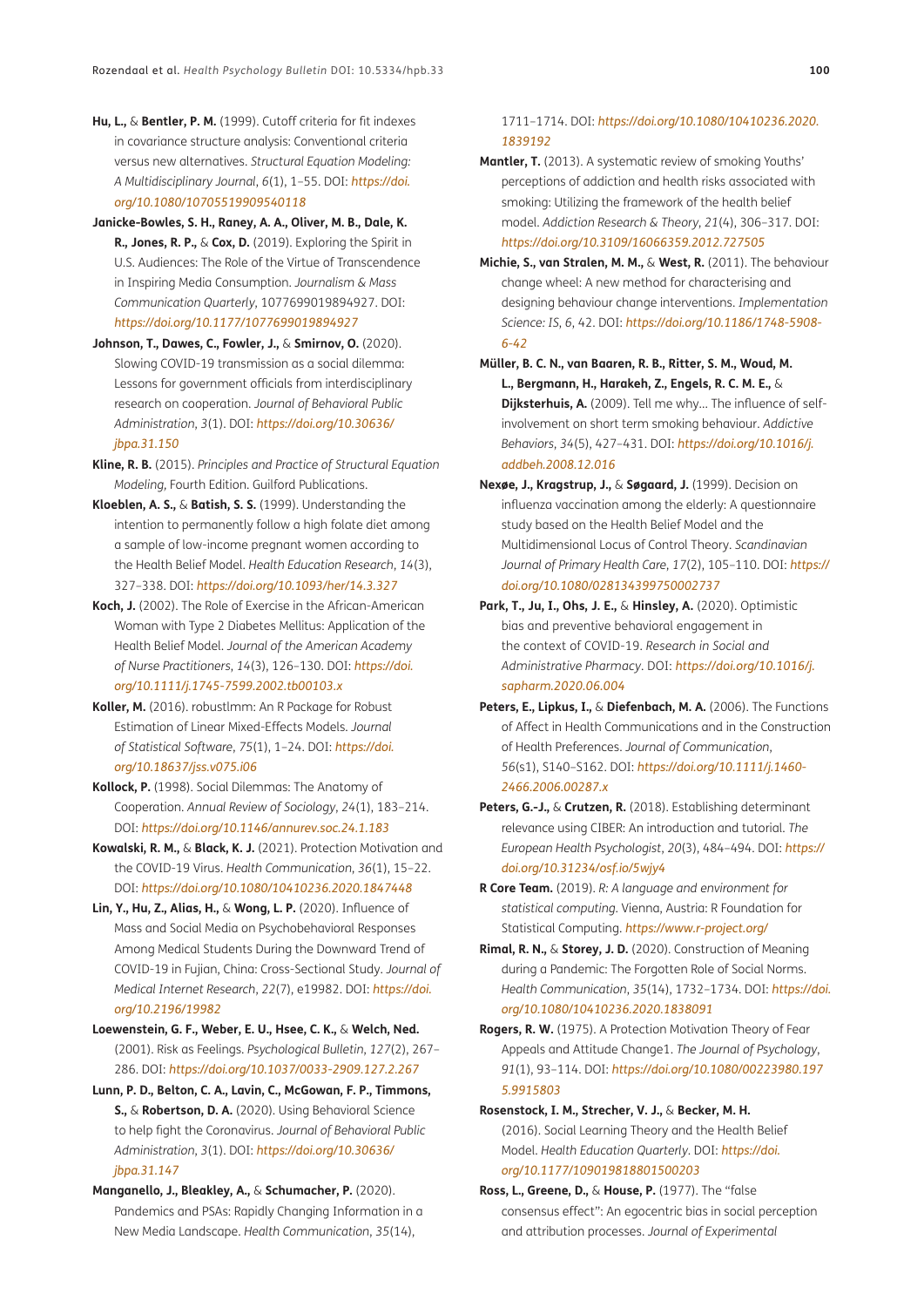*Social Psychology*, *13*(3), 279–301. DOI: *[https://doi.](https://doi.org/10.1016/0022-1031(77)90049-X) [org/10.1016/0022-1031\(77\)90049-X](https://doi.org/10.1016/0022-1031(77)90049-X)*

- **Royal Netherlands Meteorological Institute.** (2020). Dagggevens van Het Weer in Nederland. *[https://www.knmi.](https://www.knmi.nl/nederland-nu/klimatologie/daggegevens/) [nl/nederland-nu/klimatologie/daggegevens/](https://www.knmi.nl/nederland-nu/klimatologie/daggegevens/)*
- **Satterthwaite, F. E.** (1946). An Approximate Distribution of Estimates of Variance Components. *Biometrics Bulletin*, *2*(6), 110–114. DOI: *<https://doi.org/10.2307/3002019>*
- **Schwarz, N.** (2012). Feelings-as-Information Theory. In *Handbook of Theories of Social Psychology* (Vol. 1, pp. 289– 308). DOI: *<https://doi.org/10.4135/9781446249215.n15>*
- **Sheeran, P., Maki, A., Montanaro, E., Avishai-Yitshak, A., Bryan, A., Klein, W. M. P., Miles, E.,** & **Rothman, A. J.** (2016). The impact of changing attitudes, norms, and self-efficacy on health-related intentions and behavior: A meta-analysis. *Health Psychology*, *35*(11), 1178–1188. DOI: *<https://doi.org/10.1037/hea0000387>*
- **Simoski, B., Klein, M. C. A., Araújo, E. F. de M., van Halteren, A. T., van Woudenberg, T. J., Bevelander, K. E., Buijzen, M.,** & **Bal, H.** (2020). Understanding the complexities of Bluetooth for representing real-life social networks. *Personal and Ubiquitous Computing*. DOI: *[https://doi.org/10.1007/s00779-](https://doi.org/10.1007/s00779-020-01435-x) [020-01435-x](https://doi.org/10.1007/s00779-020-01435-x)*
- **Slovic, P., Finucane, M. L., Peters, E.,** & **MacGregor, D. G.** (2004). Risk as Analysis and Risk as Feelings: Some Thoughts about Affect, Reason, Risk, and Rationality. *Risk Analysis*, *24*(2), 311–322. DOI: *[https://doi.org/10.1111/](https://doi.org/10.1111/j.0272-4332.2004.00433.x) [j.0272-4332.2004.00433.x](https://doi.org/10.1111/j.0272-4332.2004.00433.x)*
- **Smit, C. R., Bevelander, K. E., Leeuw, R. N. de, Burk, W. J., Buijs, L., Woudenberg, T. J. van,** & **Buijzen, M.** (in press). Promoting water consumption among Dutch children: An evaluation of the social network intervention Share H<sub>2</sub>O. *BMC Public Health*.
- **Smit, C. R., Leeuw, R. N. de, Bevelander, K. E., Burk, W. J., Buijs, L., Woudenberg, T. J. van,** & **Buijzen, M.** (2020). Promoting water consumption among children: A three-arm cluster randomised controlled trial testing a social network intervention. *Public Health Nutrition*, 1–13. DOI: *[https://doi.](https://doi.org/10.1017/S1368980020004802) [org/10.1017/S1368980020004802](https://doi.org/10.1017/S1368980020004802)*
- **Storbeck, J.,** & **Clore, G. L.** (2008). Affective Arousal as Information: How Affective Arousal Influences Judgments, Learning, and Memory. *Social and Personality Psychology Compass*, *2*(5), 1824–1843. DOI: *[https://doi.org/10.1111/](https://doi.org/10.1111/j.1751-9004.2008.00138.x) [j.1751-9004.2008.00138.x](https://doi.org/10.1111/j.1751-9004.2008.00138.x)*
- **Teck Ling, G. H.,** & **Chyong Ho, C. M.** (2020). Effects of the Coronavirus (COVID-19) Pandemic on Social Behaviours: From a Social Dilemma Perspective Miscellaneous. *Technium Social Sciences Journal*, *7*, 312–320. DOI: *[https://](https://doi.org/10.47577/tssj.v7i1.423) [doi.org/10.47577/tssj.v7i1.423](https://doi.org/10.47577/tssj.v7i1.423)*
- **Valente, T. W.** (2012). Network Interventions. *Science*, *337*(6090), 49–53. DOI: *[https://doi.org/10.1126/](https://doi.org/10.1126/science.1217330) [science.1217330](https://doi.org/10.1126/science.1217330)*
- **Valkenburg, P. M.,** & **Piotrowski, J. T.** (2017). *Plugged In: How Media Attract and Affect Youth*. Yale University Press. DOI: *<https://doi.org/10.12987/yale/9780300218879.001.0001>*
- **Van Woudenberg, T. J., Bevelander, K. E., Burk, W. J., Smit, C. R., Buijs, L.,** & **Buijzen, M.** (2020). Testing a Social Network Intervention Using Vlogs to Promote Physical Activity Among Adolescents: A Randomized Controlled Trial. *Frontiers in Psychology*, *10*. DOI: *[https://doi.org/10.3389/](https://doi.org/10.3389/fpsyg.2019.02913) [fpsyg.2019.02913](https://doi.org/10.3389/fpsyg.2019.02913)*
- **von Elm, E., Altman, D. G., Egger, M., Pocock, S. J., Gøtzsche, P. C.,** & **Vandenbroucke, J. P.** (2014). The Strengthening the Reporting of Observational Studies in Epidemiology (STROBE) Statement: Guidelines for reporting observational studies. *International Journal of Surgery*, *12*(12), 1495–1499. DOI: *[https://doi.org/10.1016/j.](https://doi.org/10.1016/j.ijsu.2014.07.013) [ijsu.2014.07.013](https://doi.org/10.1016/j.ijsu.2014.07.013)*
- **Witte, K.** (1992). Putting the fear back into fear appeals: The extended parallel process model. *Communication Monographs*, *59*(4), 329–349. DOI: *[https://doi.](https://doi.org/10.1080/03637759209376276) [org/10.1080/03637759209376276](https://doi.org/10.1080/03637759209376276)*
- **Woudenberg, T. J. van, Bevelander, K. E., Burk, W. J., Smit, C. R., Buijs, L.,** & **Buijzen, M.** (2020). Comparing the measurement of different social networks: Peer nominations, online communication, and proximity data. *Network Science*, *8*(1), 62–78. DOI: *<https://doi.org/10.1017/nws.2019.65>*
- **Yeager, D. S., Dahl, R. E.,** & **Dweck, C. S.** (2018). Why Interventions to Influence Adolescent Behavior Often Fail but Could Succeed. *Perspectives on Psychological Science*, *13*(1), 101–122. DOI: *[https://doi.](https://doi.org/10.1177/1745691617722620) [org/10.1177/1745691617722620](https://doi.org/10.1177/1745691617722620)*
- **Yu, Q.,** & **Li, B.** (2020a). *Mlma: Multilevel Mediation Analysis. R package version 6.0-0. [https://CRAN.R-project.org/](https://CRAN.R-project.org/package=mlma) [package=mlma](https://CRAN.R-project.org/package=mlma)*
- **Yu, Q.,** & **Li, B.** (2020b). Third-variable effect analysis with multilevel additive models. *PLOS ONE*, *15*(10), e0241072. DOI: *<https://doi.org/10.1371/journal.pone.0241072>*